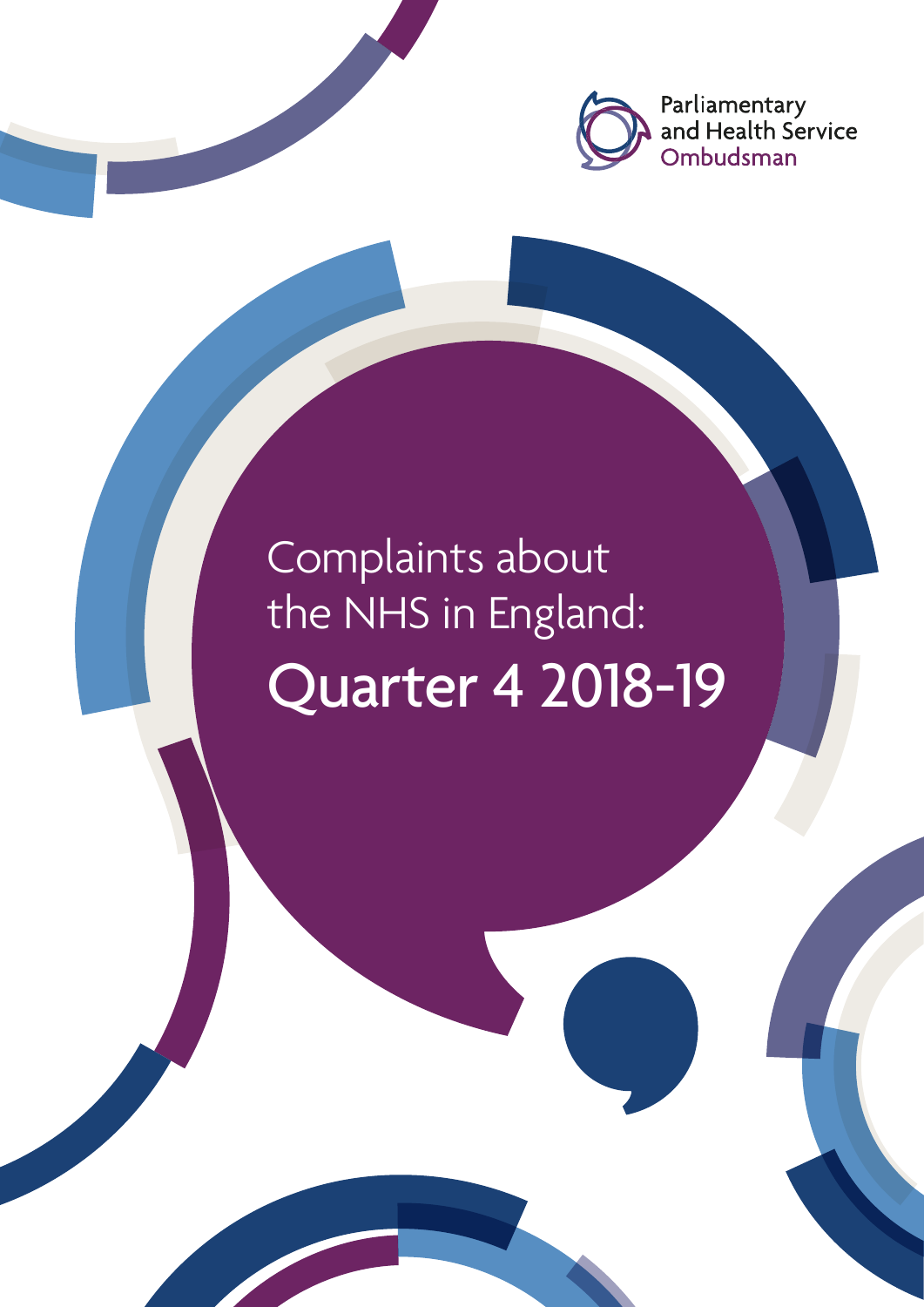### **Contents**

| Our role                               | 3  |
|----------------------------------------|----|
| The purpose of this report             | 3  |
| Our data                               | 3  |
| Our process                            | 4  |
| Step one: initial checks               | 5  |
| Step two: assessment                   | 7  |
| Step three: investigation              | 9  |
| Recommendations                        | 13 |
| Financial remedy                       | 15 |
| Investigations by organisation type    | 17 |
| Hospital and community health services | 19 |
| Primary care services                  | 22 |
| Complaint handling                     | 23 |
| Improving frontline complaint handling | 24 |
| Your feedback                          | 26 |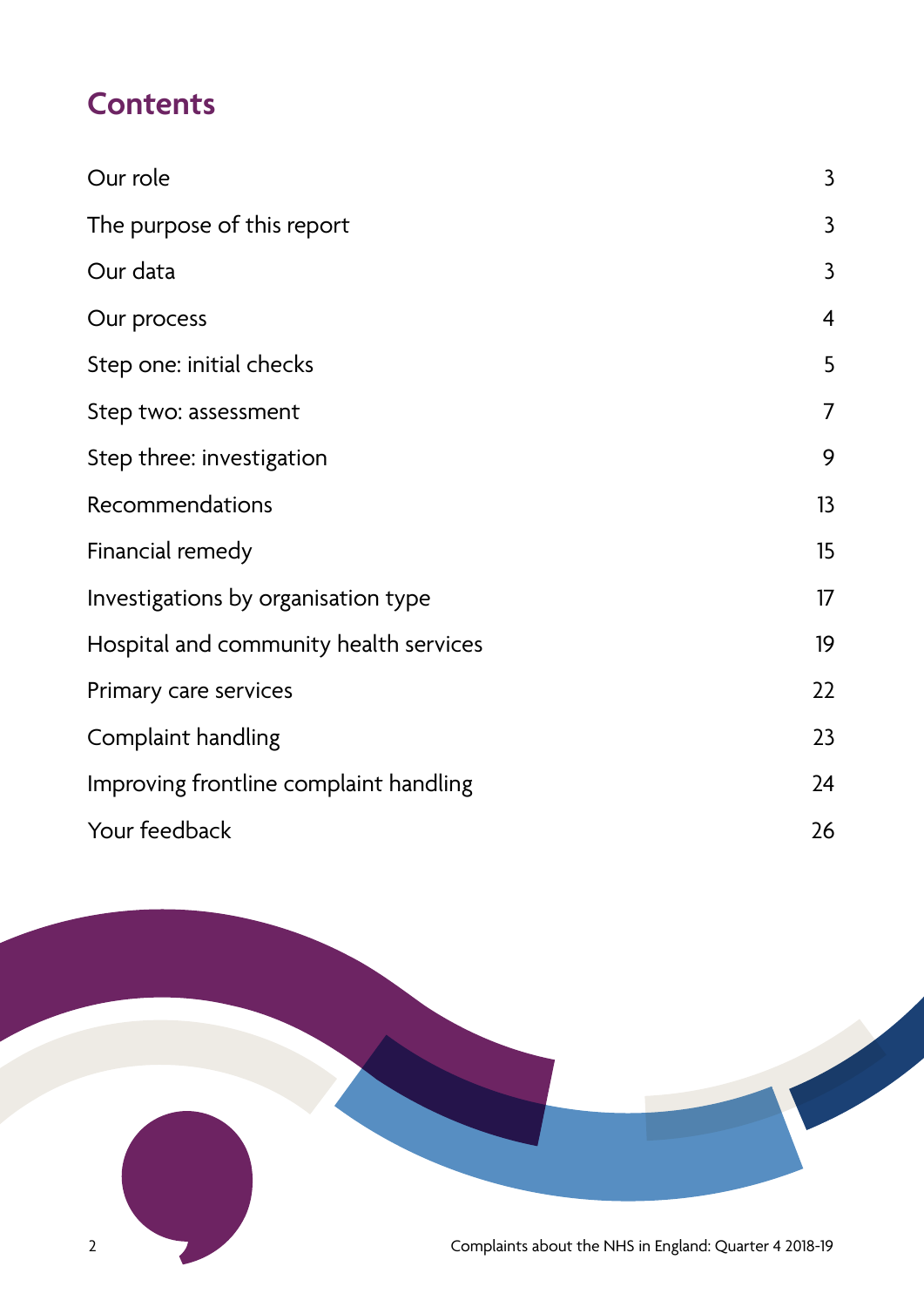### <span id="page-2-0"></span>**Our role**

We make final decisions on complaints that have not been resolved by the NHS in England and UK government departments, and some other UK public organisations. We do this independently and impartially.

We are an independent public ombudsman service. We are not part of government, the NHS in England or a regulator. We are neither a consumer champion nor an advocacy service.

### **The purpose of this report**

This report presents statistics on complaints about the NHS in England from January to March 2019 (Quarter 4 2018-19). It includes data about the NHS complaints we received, assessed and investigated during this period.

We have not presented the quarterly data on complaints about UK government departments and other organisations we investigated due to the relatively lower volumes involved, but we do publish this data [annually.](https://www.ombudsman.org.uk/publications/complaints-about-uk-government-departments-and-agencies-2017-18-0)

### **Our data**

There are some caveats to the data we have included in this report that anyone relying on it for research or other purposes should note. In 2016-17, we introduced a new casework management system (CMS), although some of our older cases are still held in our previous system, Visual Files (VF).

Due to the different ways of recording data on the two systems we have used only data from our new CMS when presenting our analysis of the issues people complain about. This ensures consistency and will enable us to carry out trend analysis over time. The proportion of

health cases we investigated recorded on our old system that we closed in Quarter 4 was just over 1%, and will continue to decline.

We have included data from both systems when we explain the recommendations we have made, to give as full a picture as possible of the resolutions of cases that have been concluded in this period.

We undertake a full data audit at the end of each financial year, which can lead to some reclassification of a small number of cases. This means that the data presented in this report differs slightly from our first three quarterly reports for 2018-19.

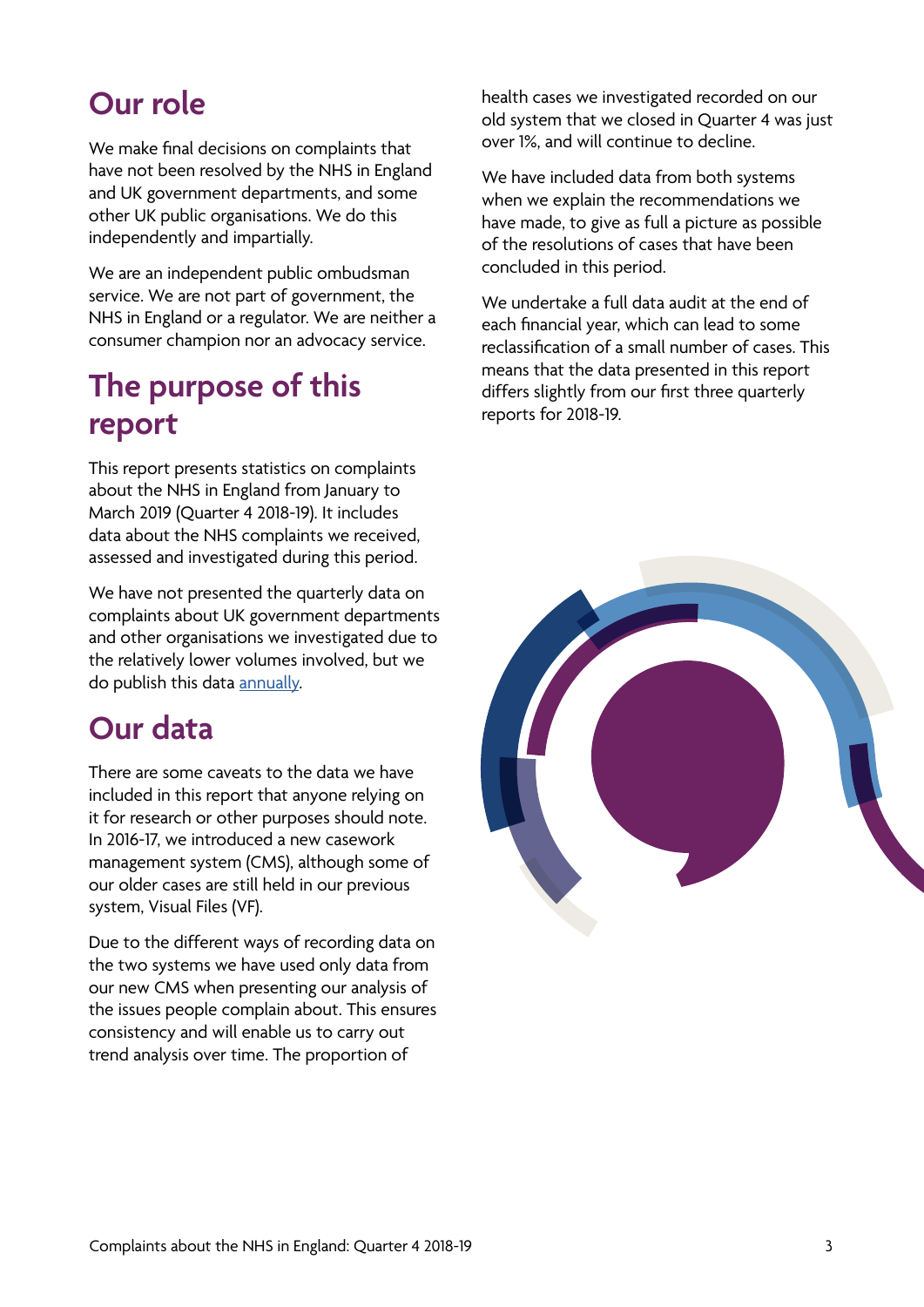### <span id="page-3-0"></span>**Our process**

As the last port of call in the complaint process, we are the final opportunity for people to resolve their complaint. We have a three-step process for dealing with complaints about UK government departments, the NHS in England and other UK public organisations. Not all of the complaints that come to us go through the whole process. Where we can, we will seek to resolve complaints earlier in the process and provide complainants with answers very quickly. Our focus is on making the right decision at the right time.

#### Step one: helpline

We look at whether a complaint is ready to come to us. We usually expect people to complain to the organisation they are unhappy with first so the organisation has the chance to put things right.

We give people advice on how to complete an organisation's complaints process and we ask organisations to do more where we can see that this might resolve a complaint. When we aren't the right organisation to help, we explain why and let people know which organisation can help.

The significant volume of advice and support we provide at this step often helps people get an answer to their complaint at this stage.

#### Step two: assessment

At this step we decide whether we can and should investigate a complaint, or whether we can resolve it without an investigation.

We look at what happened and what outcome the complainant is hoping for, and for signs that mistakes have been made that have had a negative effect and what has already been done to put this right.

We can usually only investigate if the complainant has been affected personally by what happened, and there is normally a limit on the time between when the complainant first became aware of the problem and bringing it to us. We will also determine whether legal action is an option.

#### Step three: investigation

At the start of an investigation, we discuss the scope of what we are going to look at with the complainant. We gather relevant information and evidence from them and from the organisation complained about.

For health complaints, we may need to get expert advice from doctors and other health professionals. We compare what happened with what should have happened, and we look at how that has affected the person concerned.

If we find that the organisation did not act correctly and it has not already put things right, we make recommendations to ensure that mistakes are not repeated.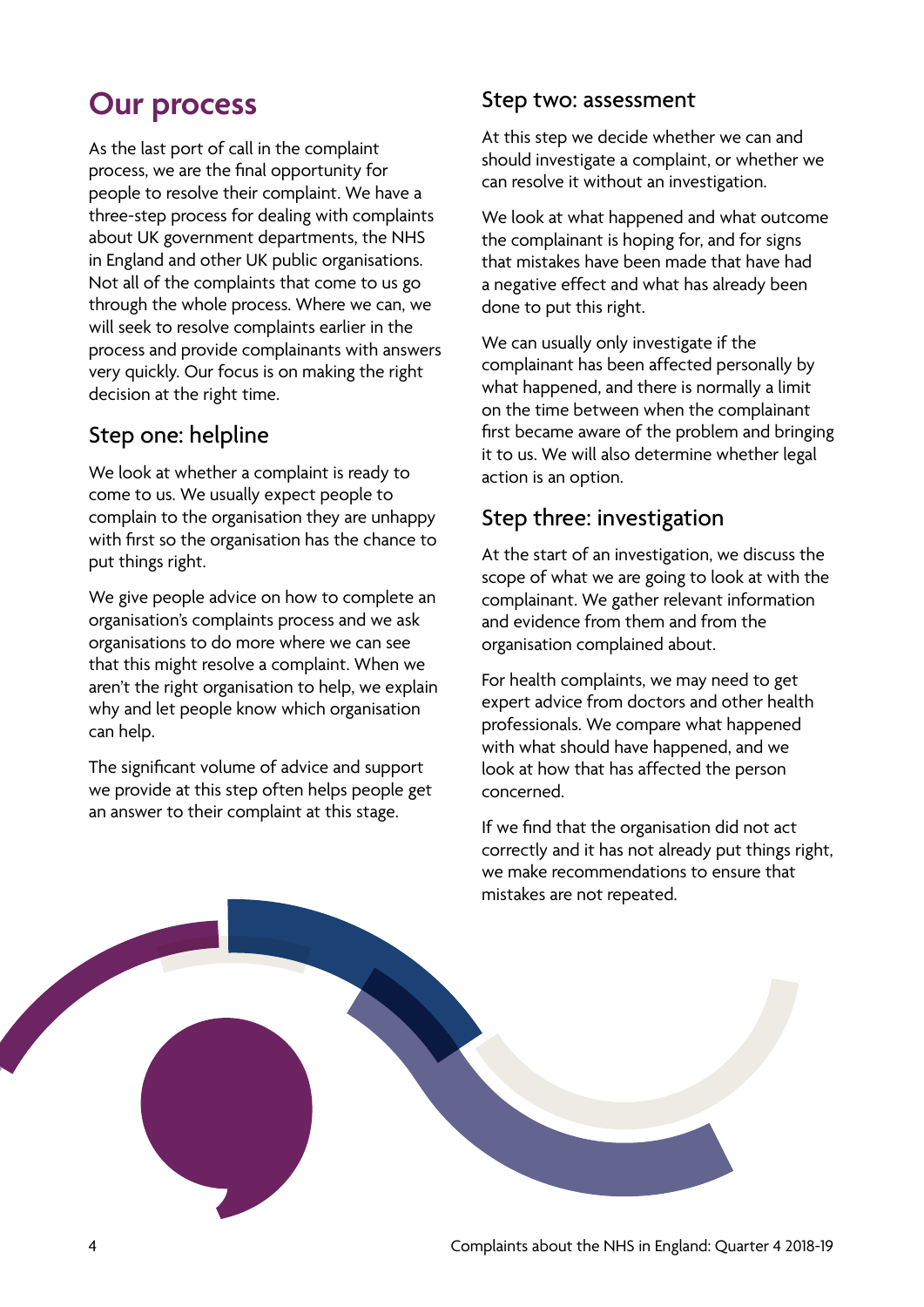### <span id="page-4-0"></span>**Step one: initial checks**

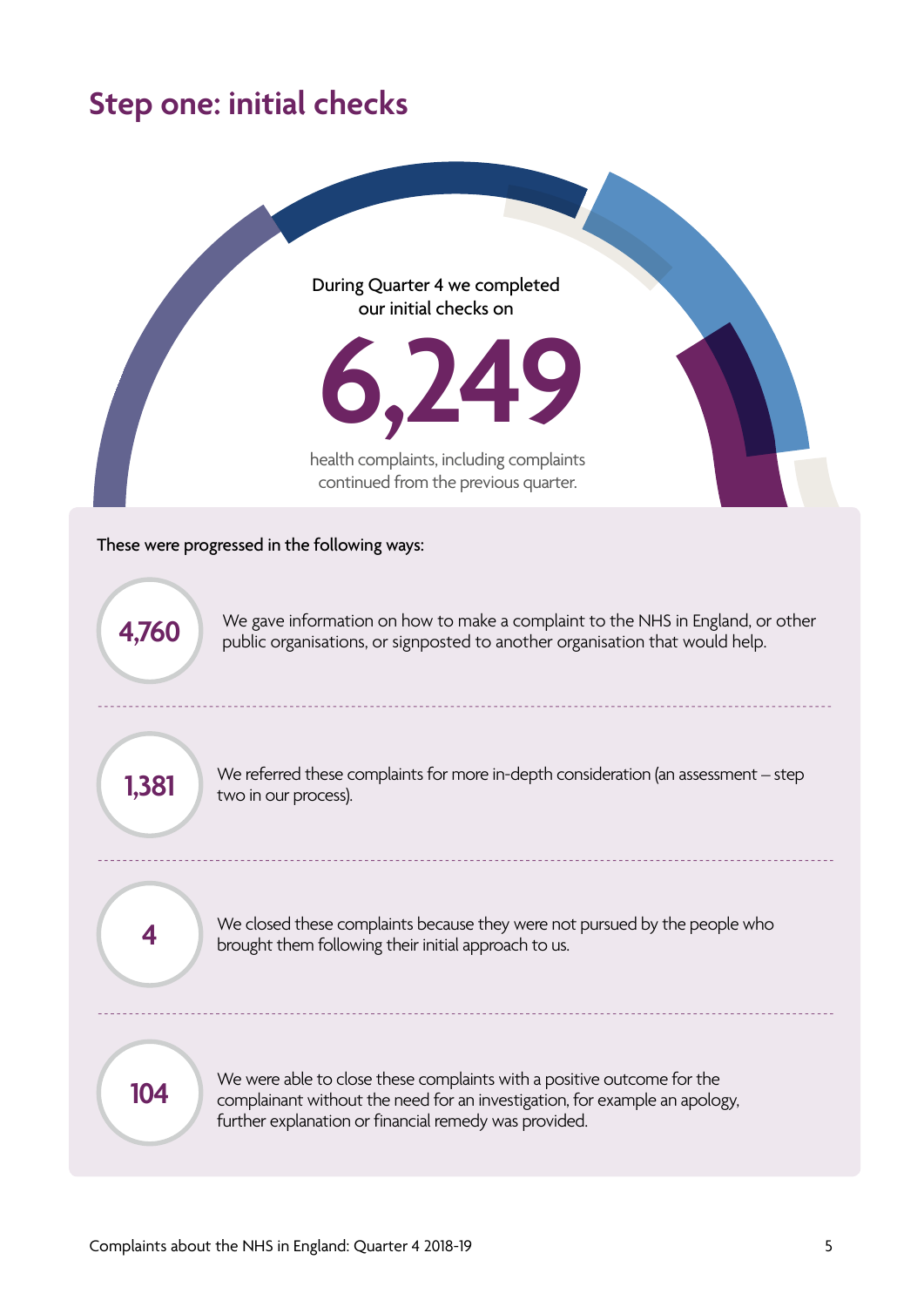#### Chart 1: Initial checks, Quarter 1 - Quarter 4 2018-19



 $\blacksquare$  Q1  $\blacksquare$  Q2  $\blacksquare$  Q3  $\blacksquare$  Q4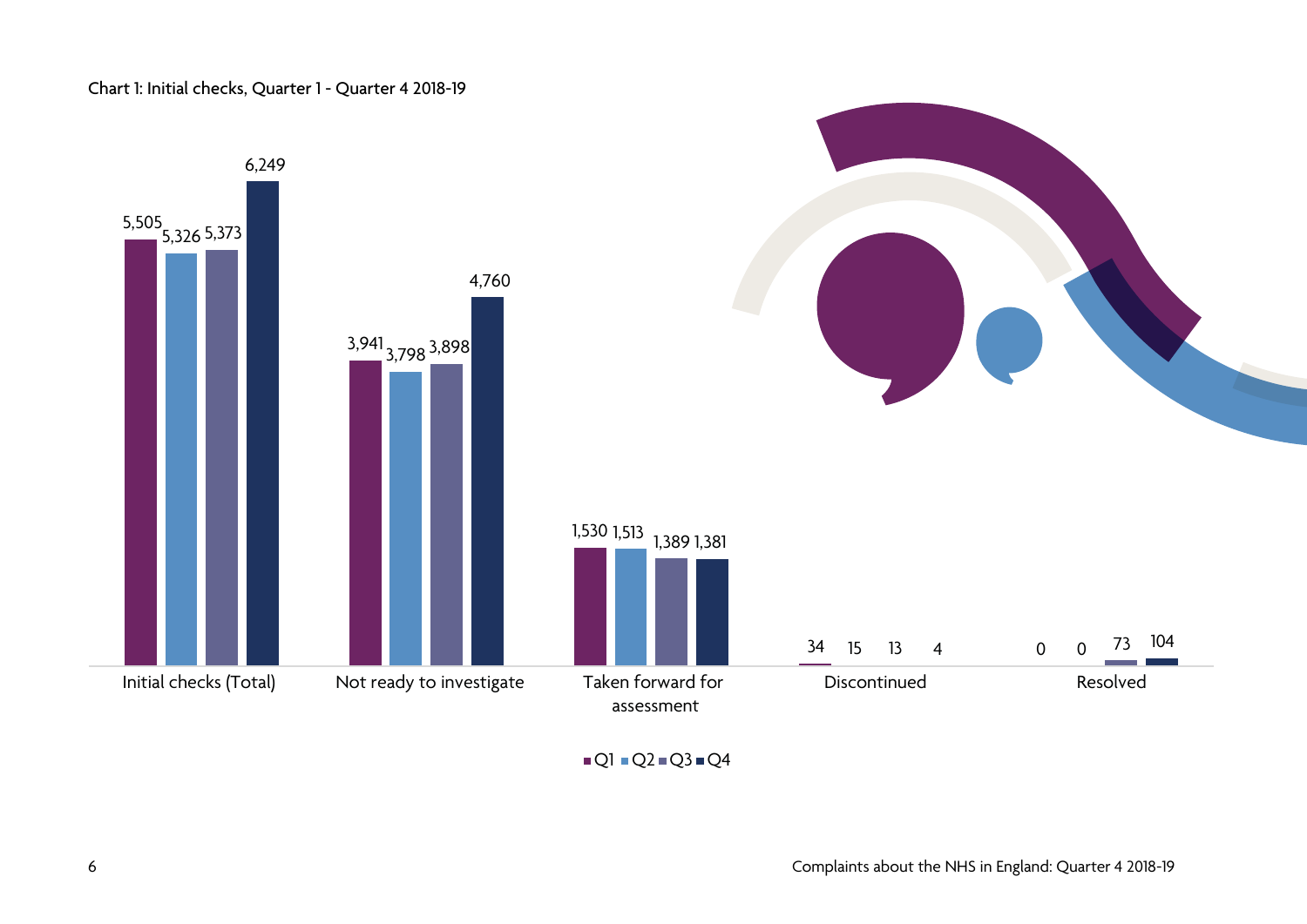### <span id="page-6-0"></span>**Step two: assessment**

#### During Quarter 4 we assessed

**1,534** 

health complaints which involved either closing the case, resolving the complaint or continuing with a more in-depth investigation.

#### These were progressed in the following ways:



We passed these complaints to our investigations team – step three in our process. 292 **This accounted for 19% of all the complaints we dealt with at this step.** 

**88** 

We were able to close these complaints with a positive outcome for the complainant without the need for an investigation, for example an apology, further explanation or financial remedy was provided.

**1,154** We closed the remainder at this step for a variety of reasons, for example, because the complainant asked us to.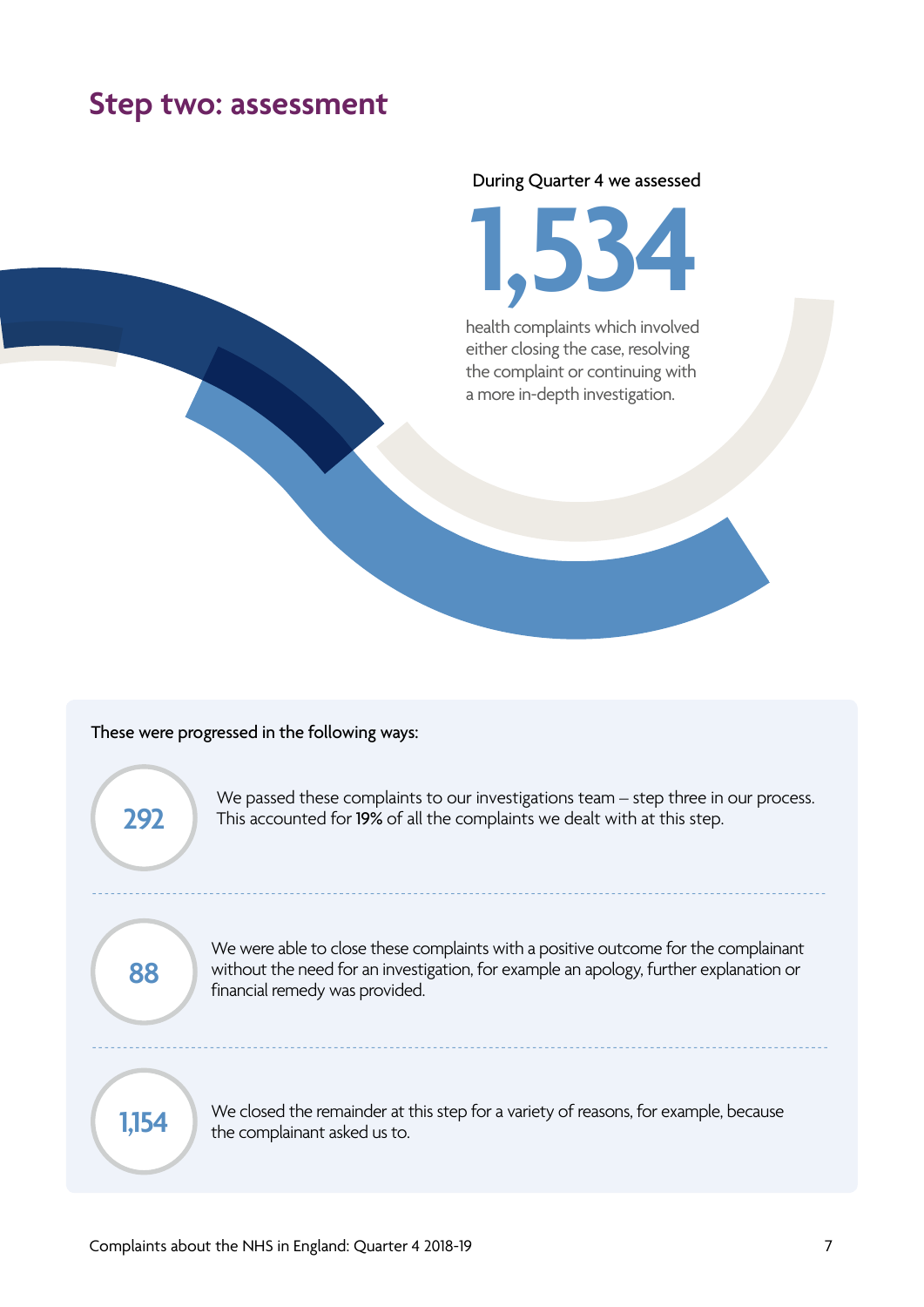

#### Chart 2: Assessment cases, Quarter 1 – Quarter 4 2018-19

 $\blacksquare$  Q1  $\blacksquare$  Q2  $\blacksquare$  Q3  $\blacksquare$  Q4

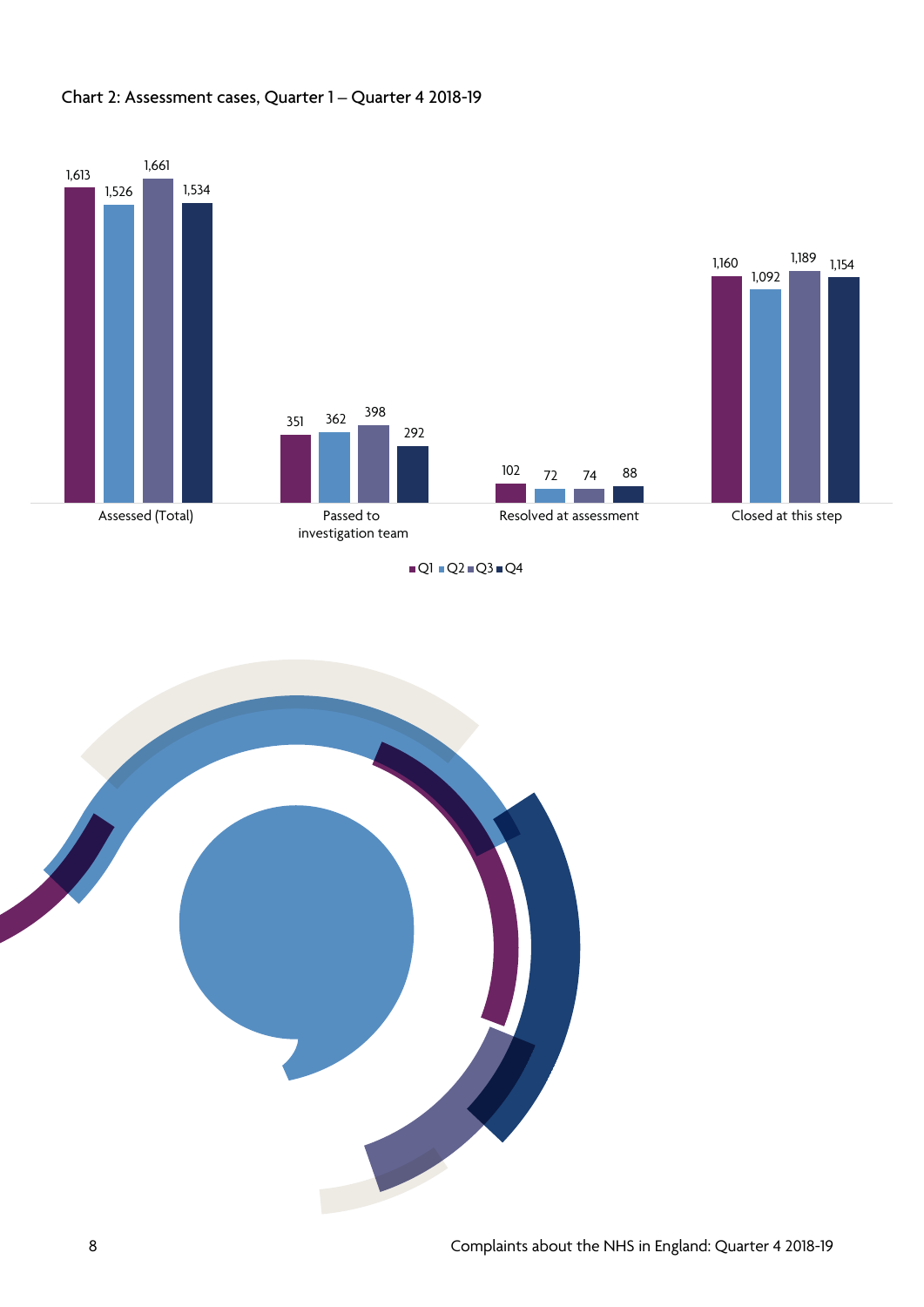### <span id="page-8-0"></span>**Step three: investigation**



1 Our casework management system records the date on which we have proposed to investigate a case rather than when we confirm an investigation. As our quarterly data provides a snapshot of our casework flow at a given time, in some cases following comments from the parties, we may decide not to investigate.

2 Please note percentages may not add up to 100% due to rounding.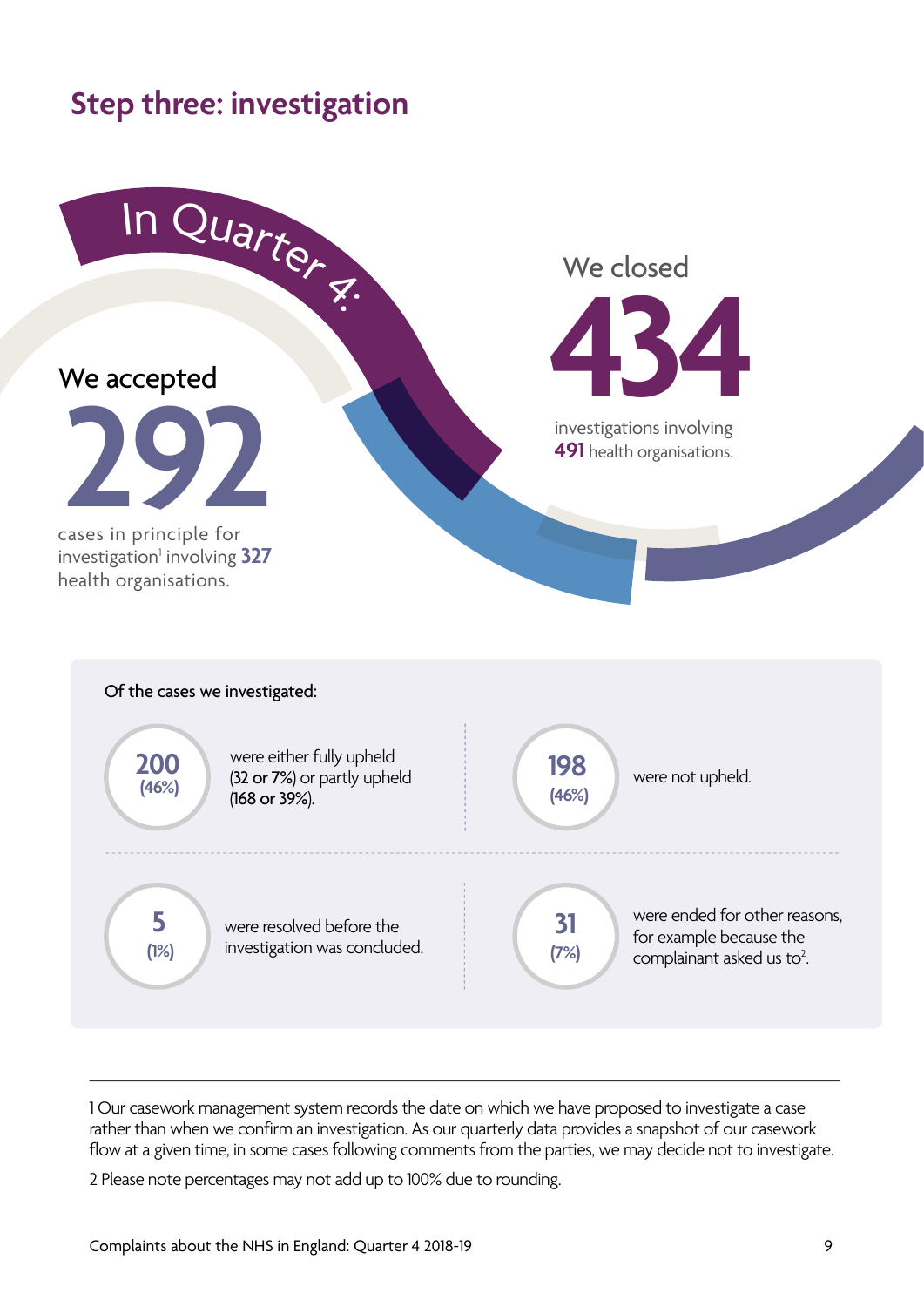

 $\blacksquare$  Q1  $\blacksquare$  Q2  $\blacksquare$  Q3  $\blacksquare$  Q4



10 Complaints about the NHS in England: Quarter 4 2018-19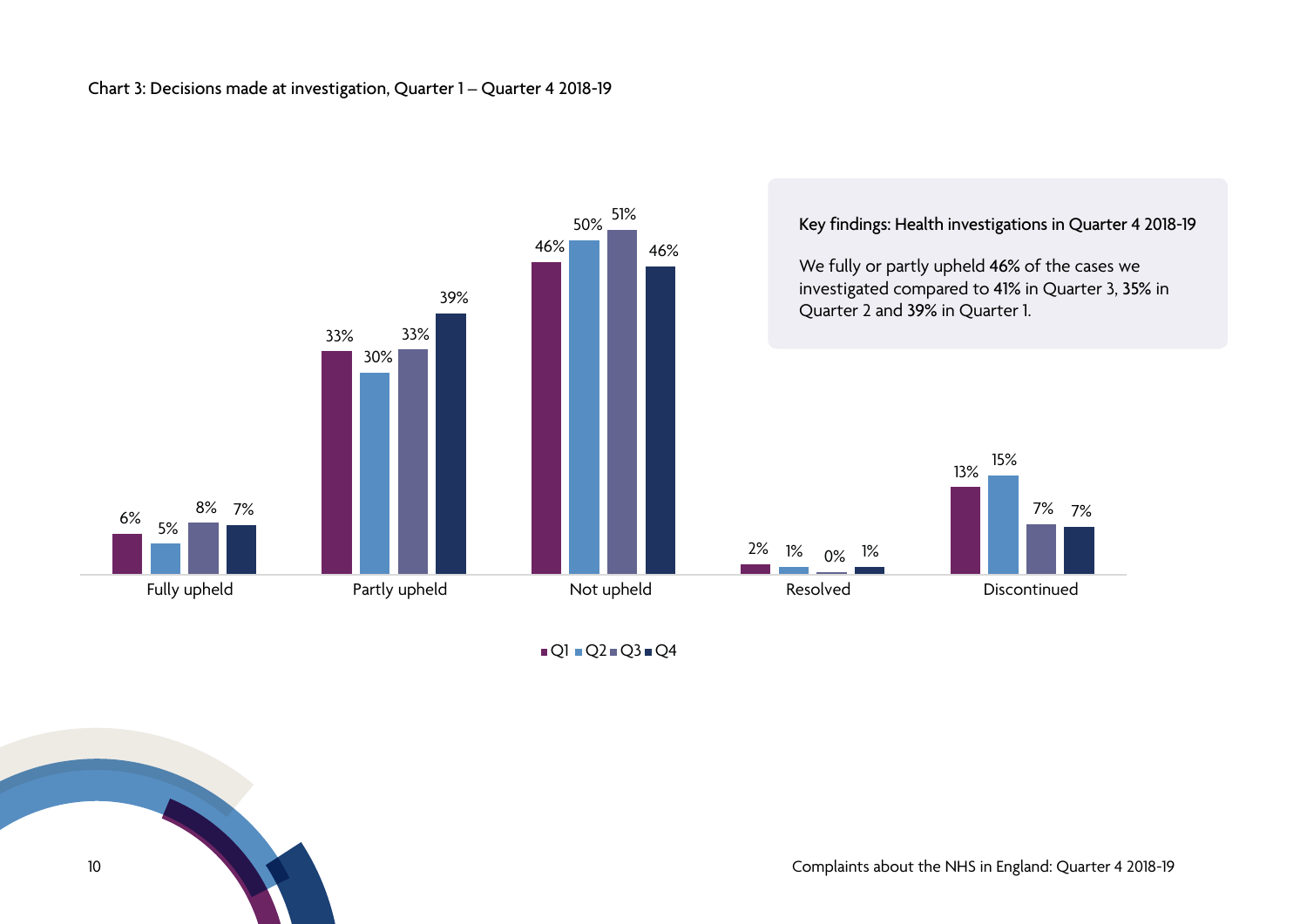Charts 4 shows the number of cases we accepted in principle for investigation during Quarter 1 to Quarter 4, 2018-19.



Chart 4: Cases accepted in principle for investigation, Quarter 1 - Quarter 4 2018-19



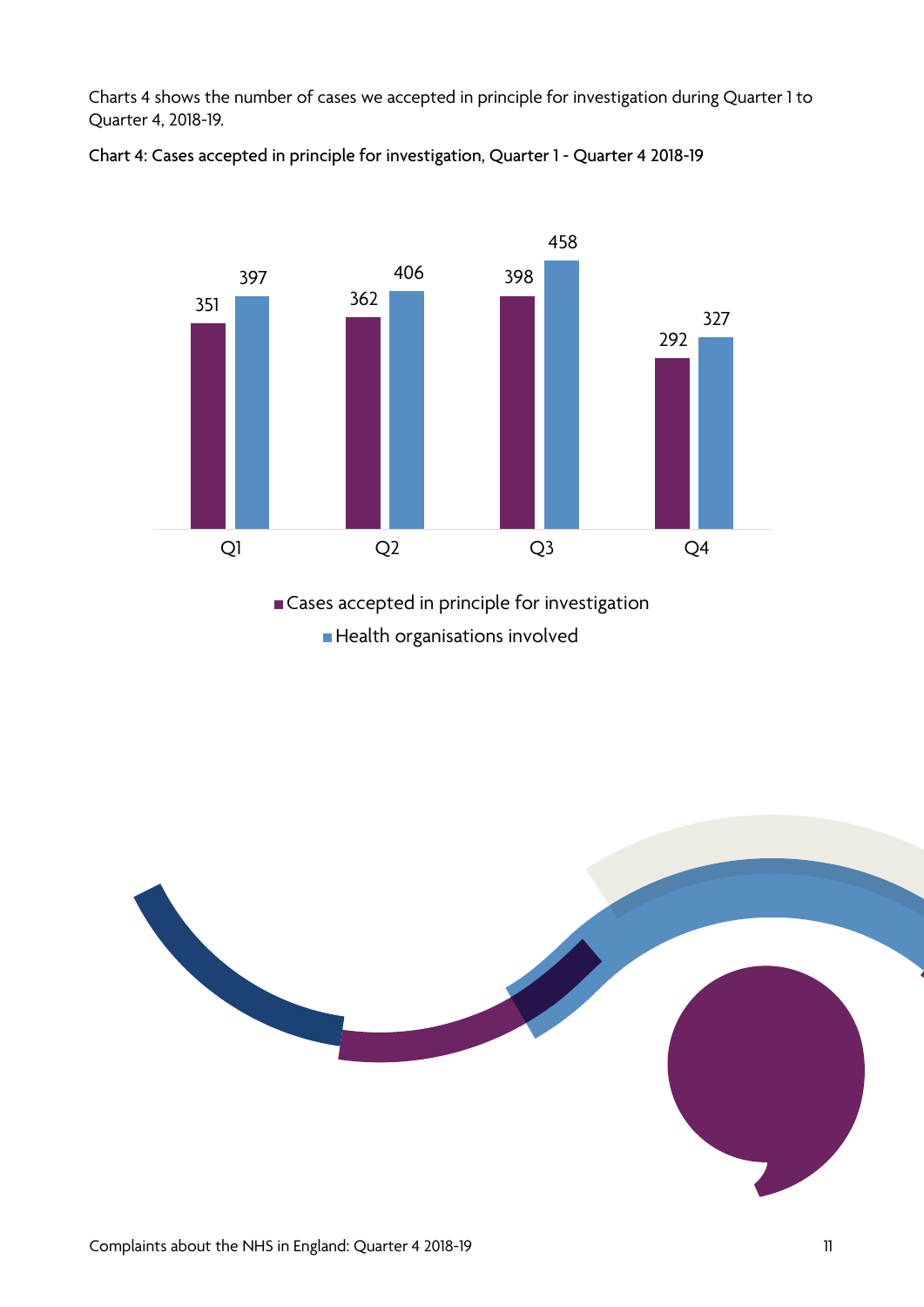Chart 5 shows the number of investigations we closed during Quarter 1 to Quarter 4, 2018-19<sup>3</sup>. Chart 5: Investigations closed, 2018-19



3 Our casework management system records the date on which we have proposed to investigate a case, rather than when we confirm an investigation. In some cases, following comments from the parties, we may decide not to investigate. The number of complaints we accept each quarter for investigation during a financial year differs from the number of investigations that we complete each quarter during that same year. This is because our statistics only provide a snapshot of our casework flow at a given time. For example, we may have accepted a complaint for investigation in 2018-19 but may not complete it until the following year, 2019-20. Similarly, we may have completed an investigation in 2018-19 which we originally accepted for investigation in the previous year, 2017-18.

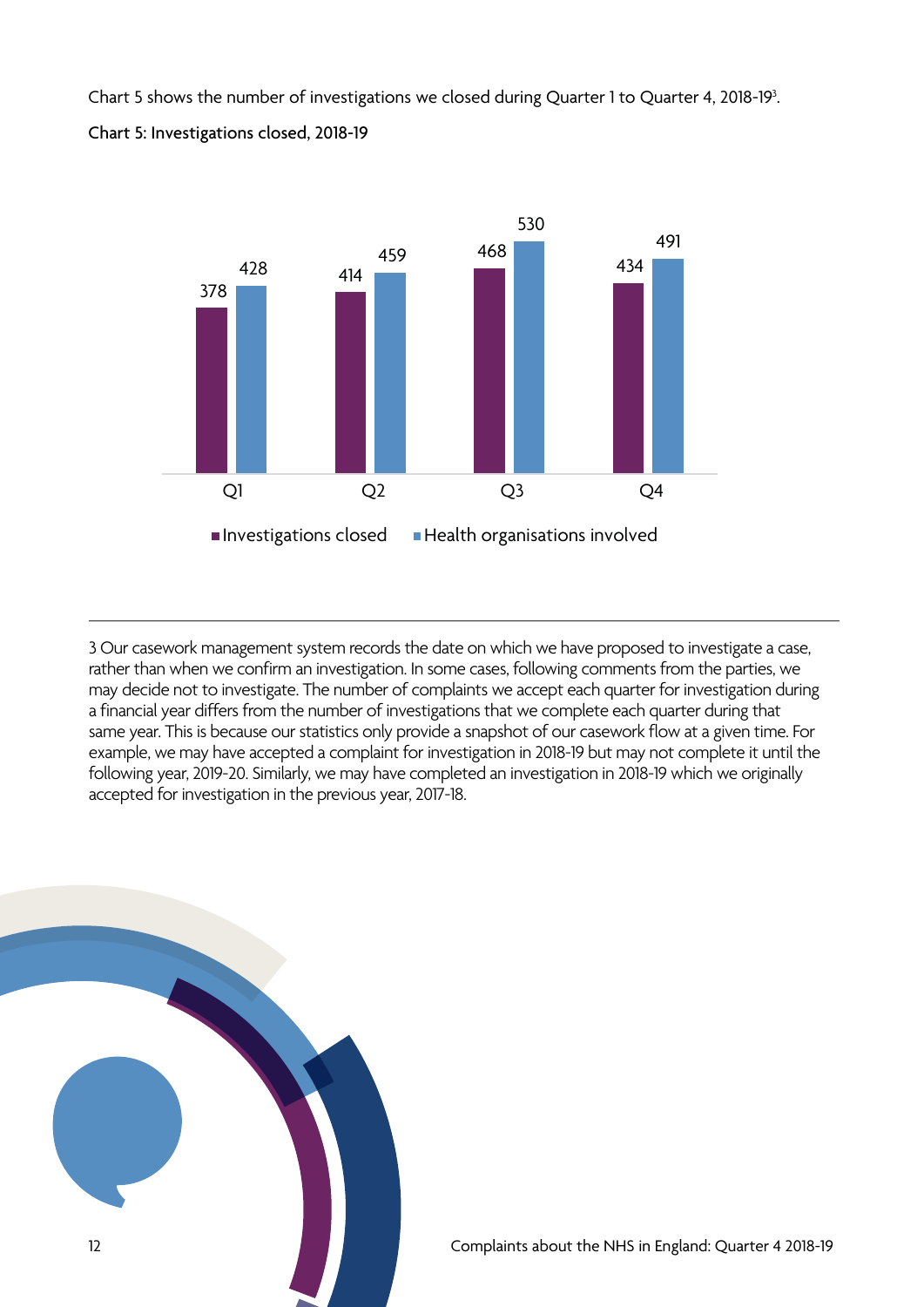### <span id="page-12-0"></span>**Recommendations**

When we identify mistakes, we make recommendations to organisations to put things right. In most cases these are accepted by the organisations in question. On the rare occasions they are not accepted, we can highlight these to the Public Administration and Constitutional Affairs Committee in the UK Parliament.



Each case can have more than one recommendation. In Quarter 4, for complaints about the NHS we upheld or partly upheld, we made the following recommendations to organisations to put things right:

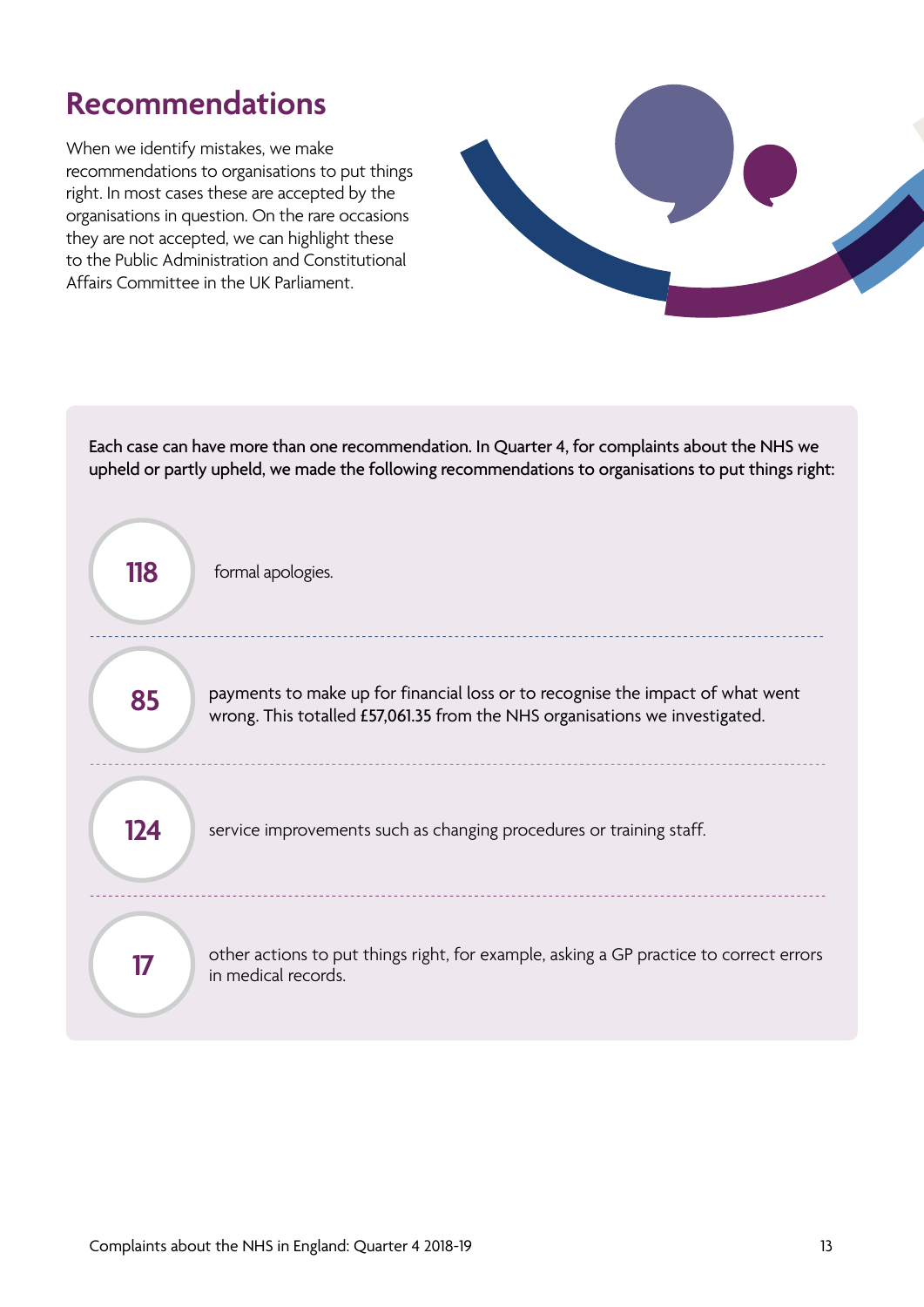

#### Chart 6: Recommendations made, Quarter 1 – Quarter 4 2018-19

 $\blacksquare$  Q1  $\blacksquare$  Q2  $\blacksquare$  Q3  $\blacksquare$  Q4



14 Complaints about the NHS in England: Quarter 4 2018-19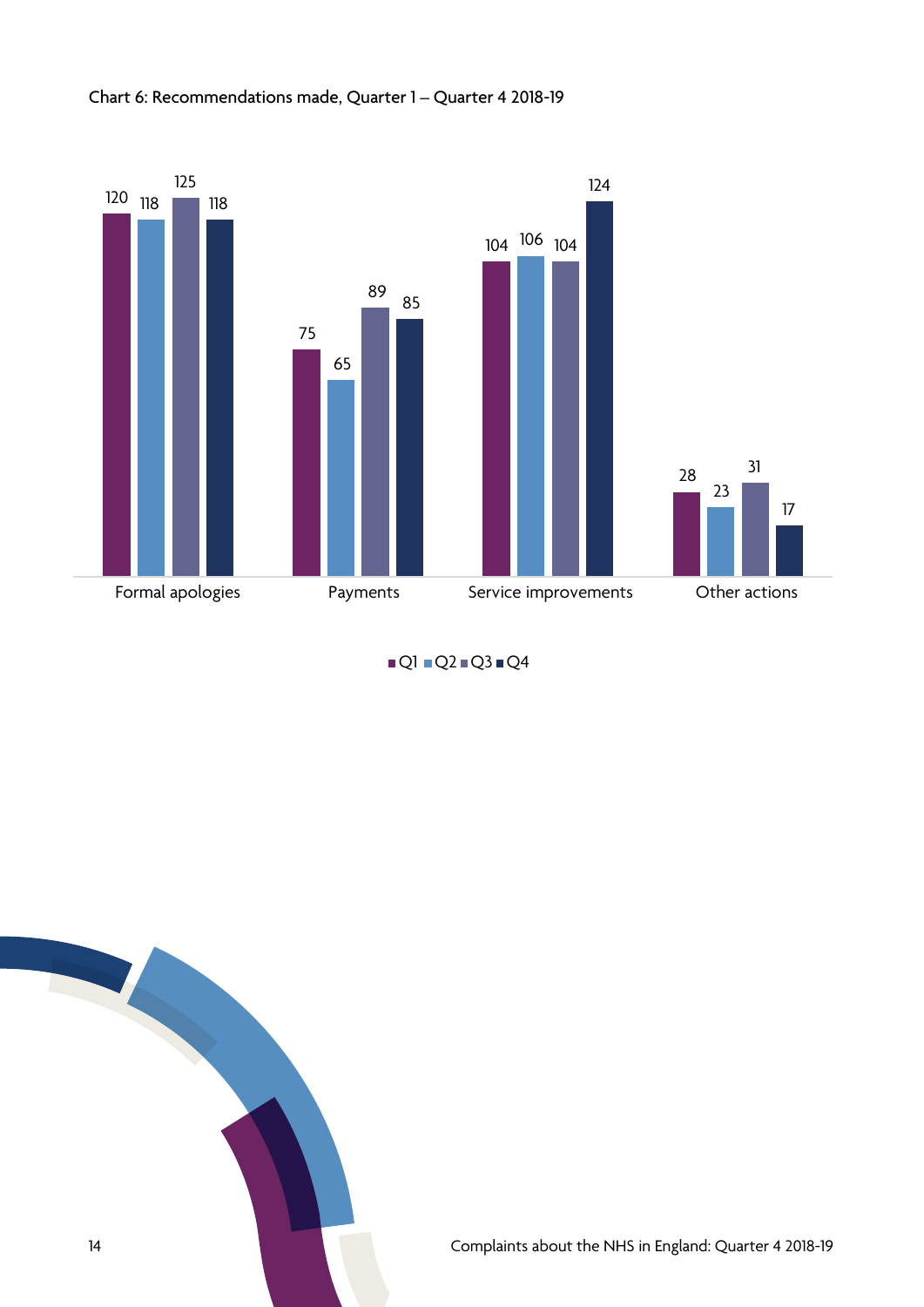### <span id="page-14-0"></span>**Financial remedy**

Our [Principles for Remedy](https://www.ombudsman.org.uk/about-us/our-principles/principles-remedy) state that where maladministration or poor service has led to injustice or hardship, the public body responsible should take steps to provide an appropriate and proportionate remedy. We can recommend that organisations provide explanations, apologies, actions to improve services, and financial remedies to service-users. When recommending financial remedy, we refer to our [Severity of injustice scale](https://www.ombudsman.org.uk/sites/default/files/Our-guidance-on-financial-remedy-1.pdf), and review similar cases where similar injustice has arisen to determine an appropriate amount. We also take into consideration the financial amounts recommended or already paid by other organisations, awarded by courts, or paid following mediation.

The case summaries below are examples of investigations that we completed during Quarter 4 where we recommended that the organisations involved provide financial remedy to the complainant's to make up for financial loss or to recognise the impact of what went wrong. As well as these examples, we have also [published](https://www.ombudsman.org.uk/publications/roles-parliamentary-and-health-service-ombudsman-and-nhs-resolution-information) information for NHS trusts, and NHS staff who manage complaints, outlining our role and relationship with NHS Resolution in responding to complaints and compensation claims.

#### Case summary 1

Mr W complained about the care provided to his late mother by Calderdale and Huddersfield NHS Foundation Trust. Mr W complained that there were multiple misdiagnoses before his mother was eventually diagnosed with lung cancer. Although Mr W accepted an earlier diagnosis would not have affected the outcome for his mother, Mr W stated the delay and the uncertainty caused him significant distress and meant he was unable to bring his mother home sooner, which was important to him, particularly as his mother died a month after the diagnosis. Mr W also complained that the Trust provided incorrect information when his mother was discharged, and had not fully acknowledged or accepted that there were failings, or provided appropriate remedy.

Our investigation found that the working diagnoses and treatment provided to Mr W's mother by the Trust were appropriate. However, we found that poor communication by the Trust meant that Mr W was given incorrect or incomplete information about his mother's condition. In several instances, we found that Mr W was under the impression that working diagnoses were final diagnoses, and that there was no record

that Mr W was warned of the possibility of his mother having a primary cancer. We also found that there was a delay in diagnosing Mr W's mother's cancer and that, had further investigations taken place, it is likely that Mr W's mother could have received a diagnosis 10 days sooner than she did.

In their investigation into the complaint, the Trust explained why there was multiple working diagnoses, and acknowledged that a diagnosis of lung cancer could have been made sooner. The Trust also addressed Mr W's complaint regarding his mother's discharge, and apologised that the discharge note did not mention the diagnosis of lung cancer. However, as their response did not demonstrate learning had been taken from the delay in diagnosis, we recommended that the Trust put together an action plan to address the failures in investigating Mr W's mother's primary cancer. We also recommended the Trust pay Mr W £850 in recognition of the injustice he suffered as a result of the poor communication.

As well as paying Mr W the amount we recommended, the Trust produced an action plan, and provided evidence of sharing the learning from Mr W's complaint in their Patient Safety and Quality Board meeting to ensure the same mistakes would not be repeated.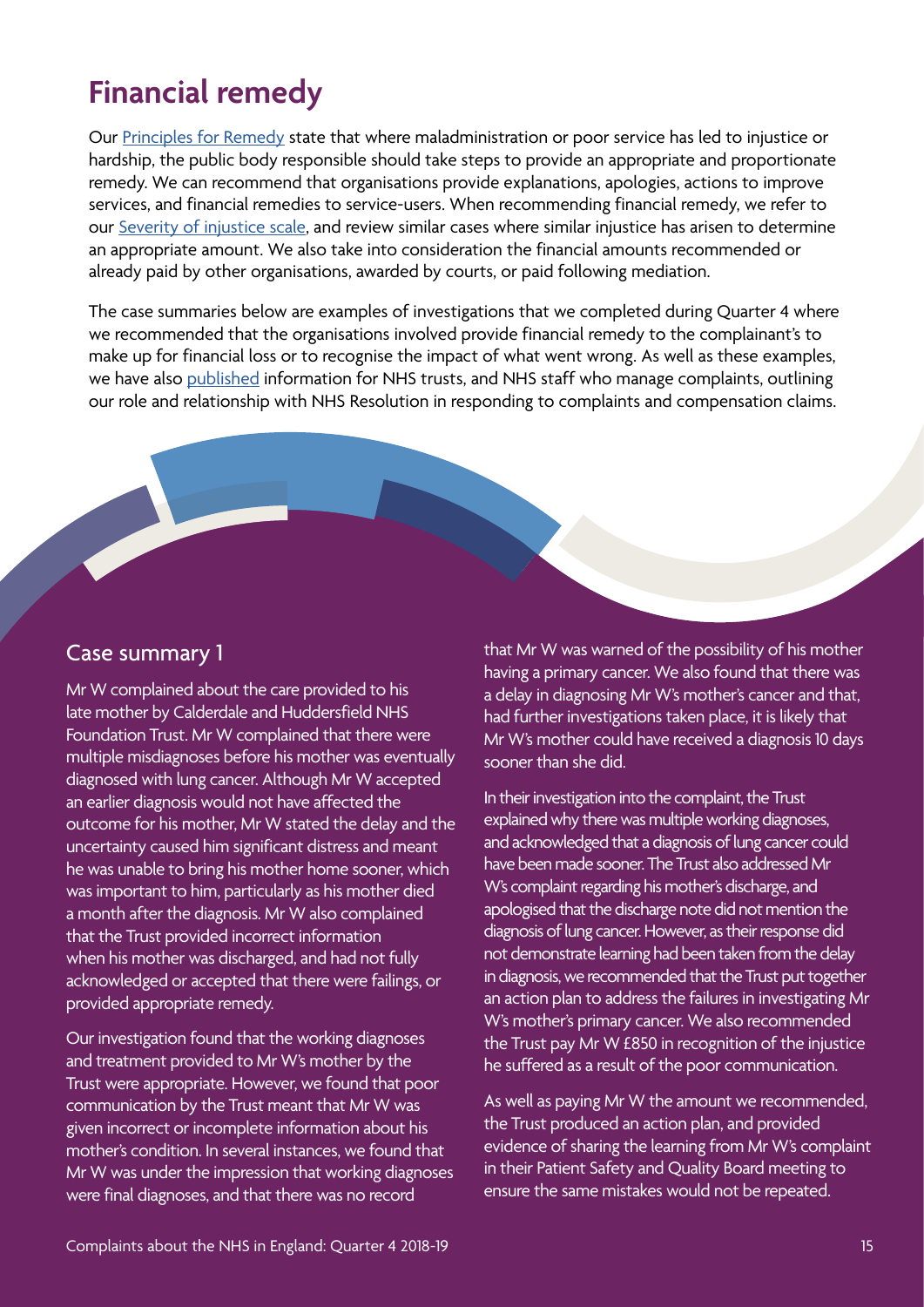### Case summary 2

Miss F complained that she received root canal treatment from the Dentist at the Practice that she did not consent to, and which was performed in a rushed and unsatisfactory manner. Miss F also complained that the procedure and aftercare were not explained properly, that she had to spend £650 to repair the damage caused, and that she had been left with half a tooth which could impact her profession as an actress. Miss F sought an apology and financial compensation for the personal impact she experienced, and redress for the £650 costs she had incurred.

Our investigation found no records in the clinical notes about gaining consent or explaining the procedure before starting the temporary root canal treatment, or on the follow-up actions Miss F would need to take after the procedure. We found that, on the balance of probabilities, it was likely that the procedure on Miss F's tooth began before consent was obtained, and that aftercare advice was not given. This amounted to a failing. After seeking clinical advice from a dental adviser we also found that the dentist used a material intended as a permanent root canal sealer, rather

than a temporary restoration during the procedure which also constituted a failing. Miss F stated that she was not told after the procedure that she would require further treatment meaning her tooth broke in half three months later and required emergency treatment.

In considering recommendations and remedy we noted that a separate dentist had referred Miss F for specialist private treatment so we were unable to comment on whether this was appropriate or not, and were not able to speculate on what, if any impact these events might have on Miss F's career. However, we recommended the dentist at the Practice should pay Miss F £450 in recognition of the injustice we identified and apologise to her for what had happened. The Practice complied with our recommendations.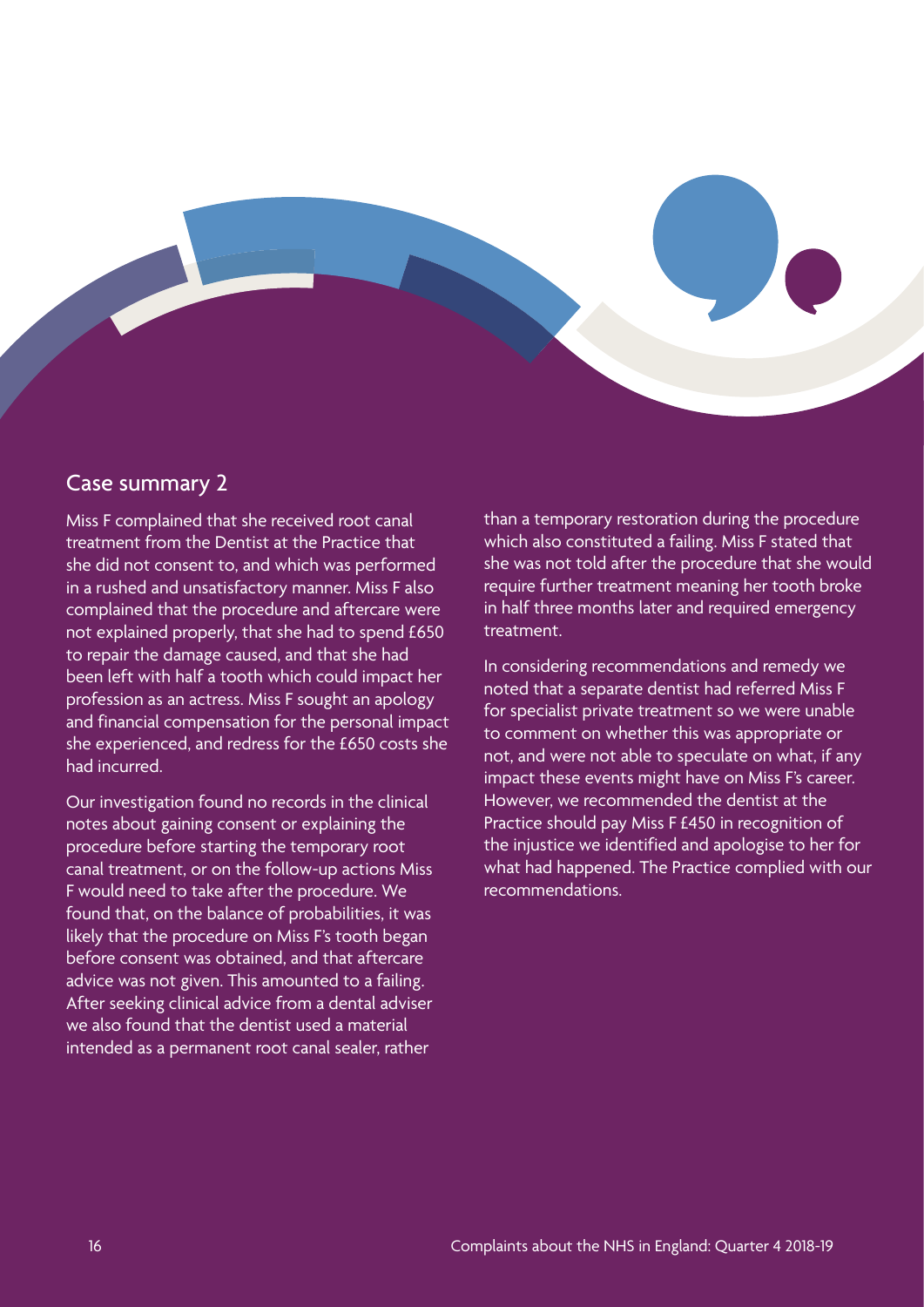

### <span id="page-16-0"></span>**Investigations by organisation type**

Sometimes, we receive individual complaints that involve more than one organisation. Table 1 shows the organisations involved in the health cases we completed our investigations into in Quarter 4. Case outcomes recorded as 'Other' refer to cases we investigated that we ended for a variety of reasons, for example because the complainant did not wish to pursue the case further.

Table 1: Health investigation outcomes by organisation type, Quarter 3 and Quarter 4 2018-19

|                                                                         | Fully or partly upheld |                | Not upheld     |                | Other          |                 | Total          |                |
|-------------------------------------------------------------------------|------------------------|----------------|----------------|----------------|----------------|-----------------|----------------|----------------|
| Organisation type                                                       | Q <sub>3</sub>         | Q <sub>4</sub> | Q <sub>3</sub> | Q <sub>4</sub> | Q <sub>3</sub> | Q <sub>4</sub>  | Q <sub>3</sub> | Q <sub>4</sub> |
| Hospital and community health services                                  | 127                    | 150            | 169            | 157            | 22             | 19              | 318            | 326            |
| Primary care services                                                   | 40                     | 32             | 65             | 30             | 9              | 6               | 114            | 68             |
| <b>Clinical Commissioning Group</b>                                     | 10                     | $\overline{4}$ | 11             | 8              | 8              | 10 <sup>°</sup> | 29             | 22             |
| Independent provider                                                    | $\mathbf{1}$           | 16             | 13             | 13             | 5              | 3               | 29             | 32             |
| NHS England organisations (local area team and<br>commissioning region) | $\mathbf{3}$           | $\overline{2}$ | 18             | 16             |                |                 | 22             | 19             |
| Ambulance Trust                                                         | $\overline{2}$         | 5              | 9              | 12             |                |                 | 12             | 18             |
| Special Health Authority                                                | $\overline{2}$         | $\overline{2}$ | $\mathbf{3}$   | 3              |                | $\mathbf 0$     | 6              | 5              |
| Pharmacy                                                                | $\mathbf 0$            | 1              | $\mathbf 0$    | $\overline{0}$ | $\mathbf 0$    | $\mathbf 0$     | $\mathbf 0$    | 1              |
| Total                                                                   | 195                    | 212            | 288            | 239            | 47             | 40              | 530            | 491            |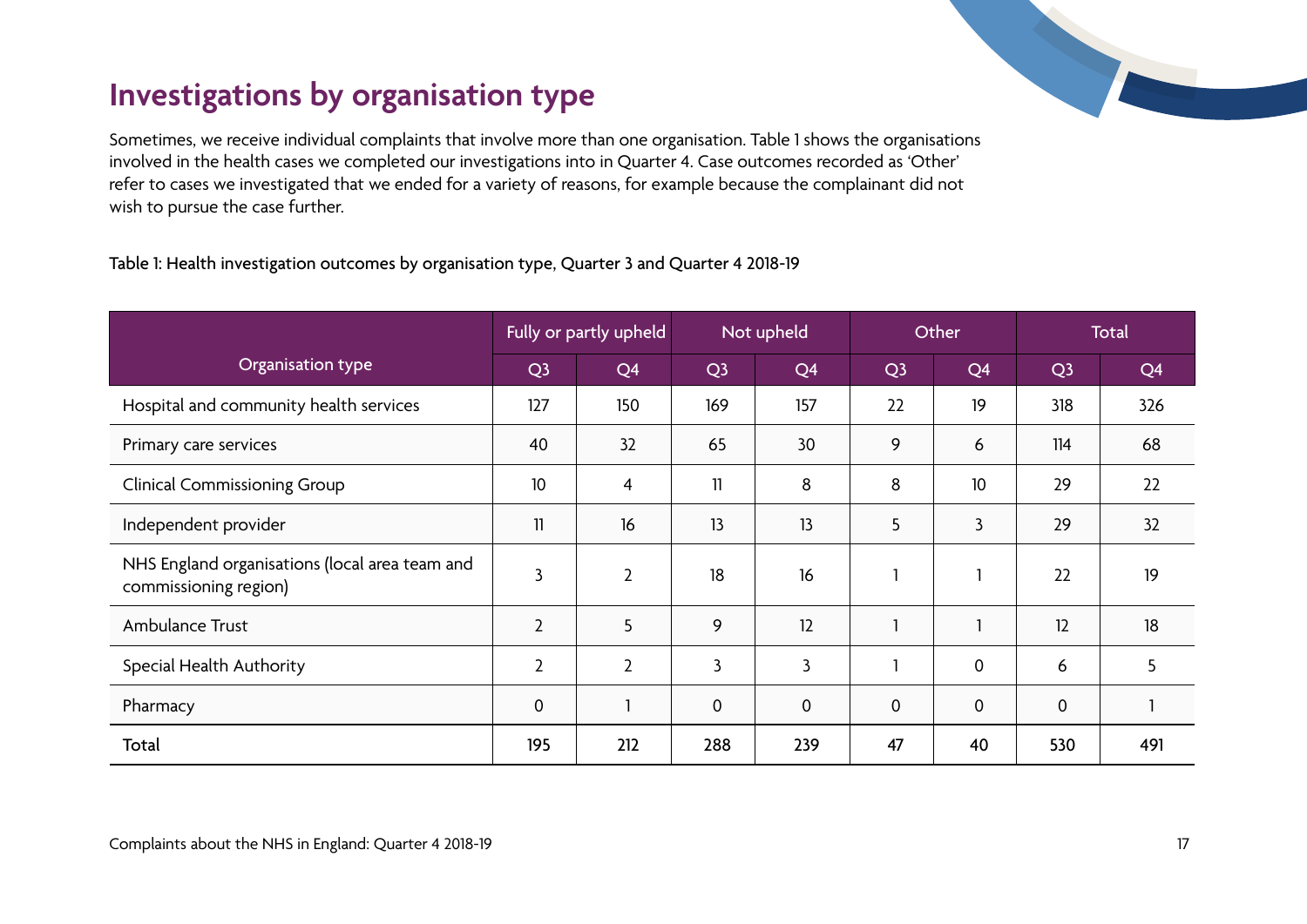Chart 7 shows the uphold rate for organisations we investigated in Quarter 4.

It is important to note the low numbers of investigations for some of these settings means that only a small change in the decisions we make will make a big difference to the uphold rate.

Chart 7: Health investigation outcomes by organisation type, Quarter 1 - Quarter 4 2018-19



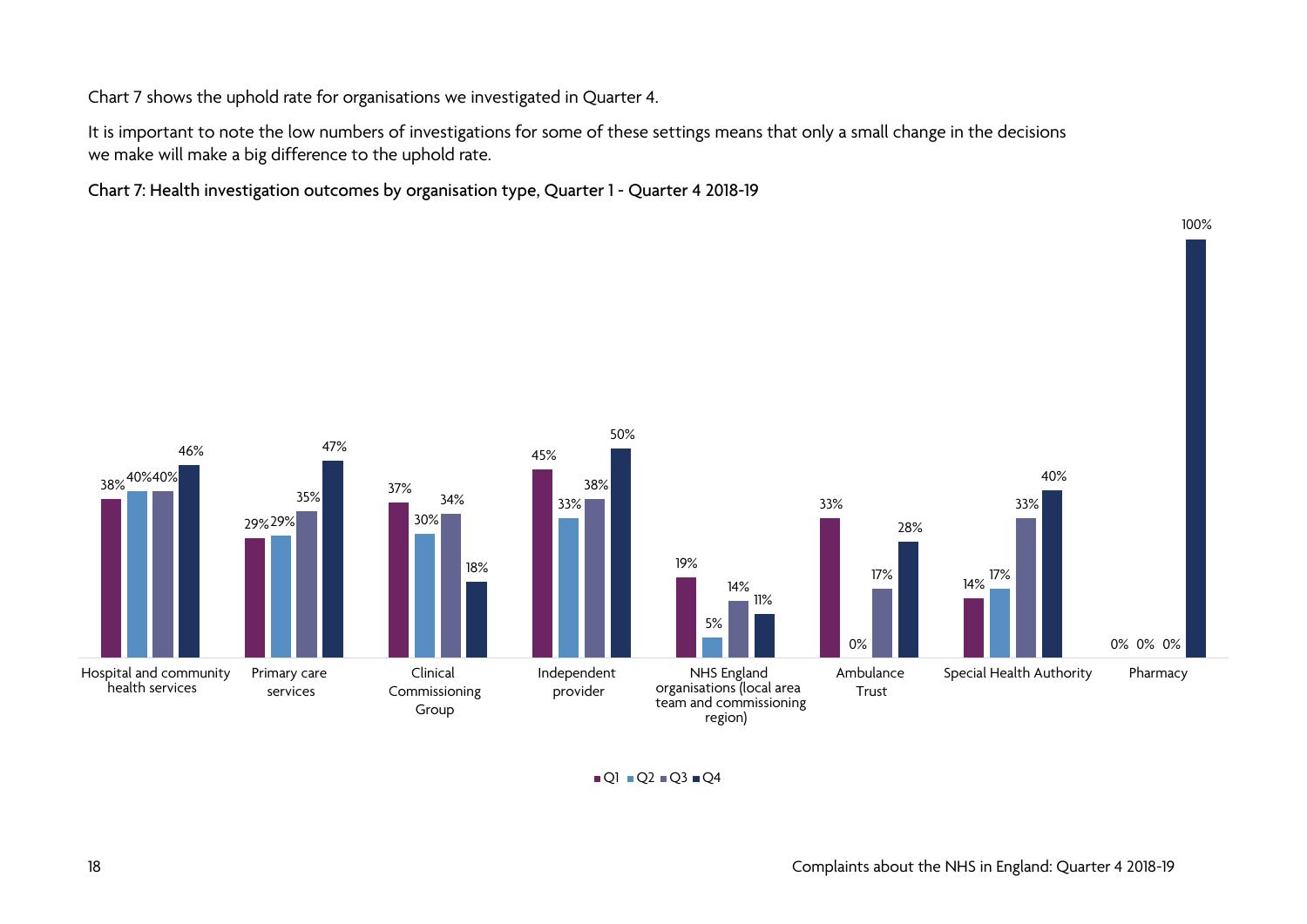### <span id="page-18-0"></span>**Hospital and community health services**

The area in which we saw the most complaints about healthcare provision in Quarter 4 was in hospital and community health services. Chart 8 shows the five most common types of service within hospital and community health service complaints that were fully or partly upheld during Quarter 4:

Chart 8: Upheld complaints by type of service in hospital and community health services, Quarter 1 - Quarter 4 2018-19



 $\blacksquare$  Fully or partly upheld Q1  $\blacksquare$  Fully or partly upheld Q2  $\blacksquare$  Fully or partly upheld Q4  $\blacksquare$ 

Complaints about the NHS in England: Quarter 4 2018-19 19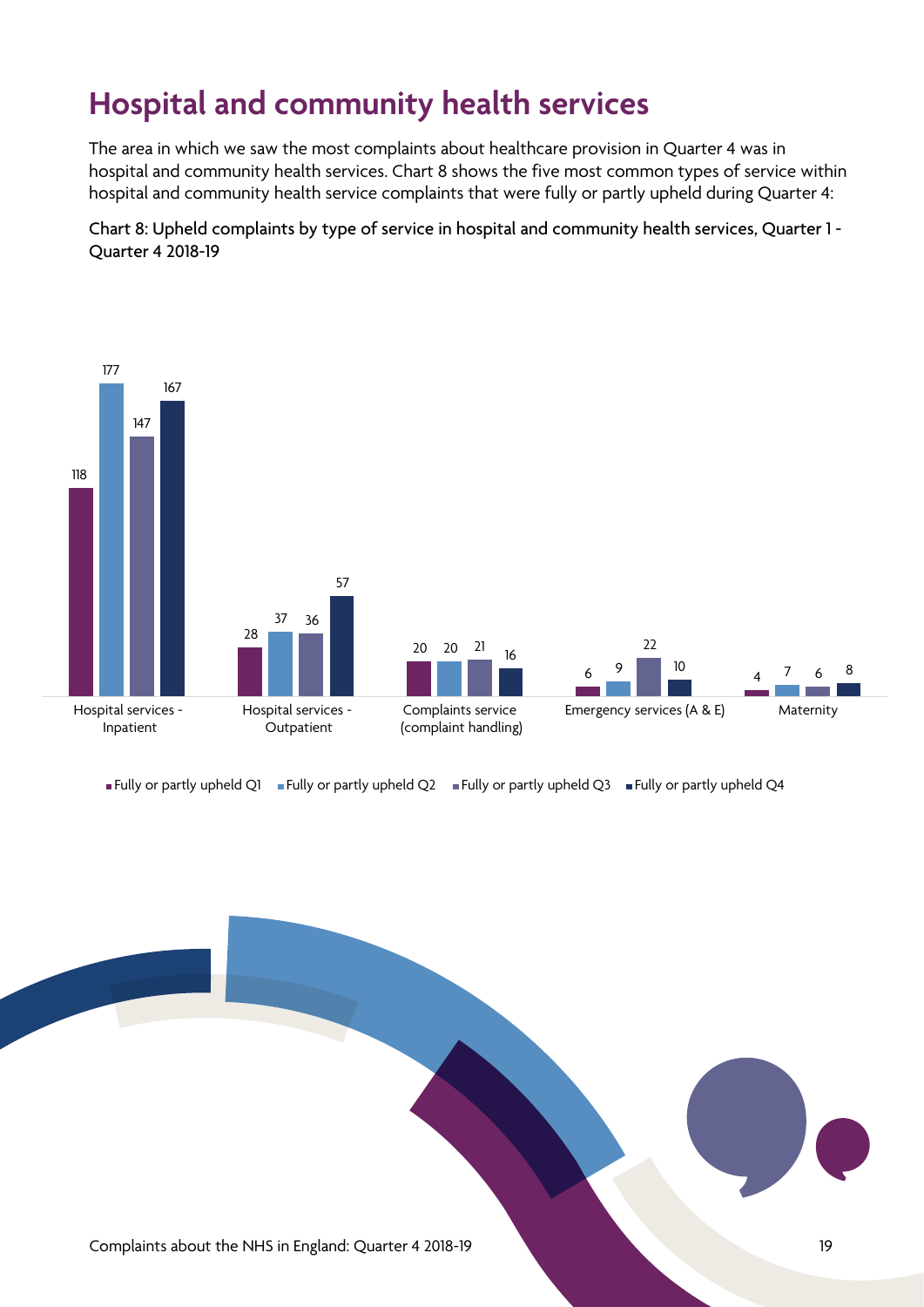Chart 9 shows the five most common complaint issues for cases we fully or partly upheld in Quarter 4 in hospital and community health services. These issues were:

- Access to treatment or drugs other: 'Access to treatment or drugs' includes eight subcategories covering issues around diagnosis, referrals and visits. This 'other' category is used to record any issues that fall outside these more specific categories.
- Access to treatment or drugs failure to diagnose: These were complaints about a misdiagnosis or a failure to diagnose a condition that the complainant believed was not acceptable.
- Communication: Communication issues could include how clinical decisions have been explained and whether the implications were made sufficiently clear.
- Access to treatment or drugs delay in diagnosis: These are complaints where there has been an unreasonable delay in diagnosing an illness or starting treatment.
- Patient Care including nutrition and hydration: Patient care issues concerning follow up care, and privacy and dignity are not included in this category.

Chart 9: Upheld complaints for hospital and community health services by complaint issue, Quarter 1 – Quarter 4 2018-19



 $\blacksquare$  Fully or partly upheld Q1  $\blacksquare$  Fully or partly upheld Q2  $\blacksquare$  Fully or partly upheld Q4  $\blacksquare$ 

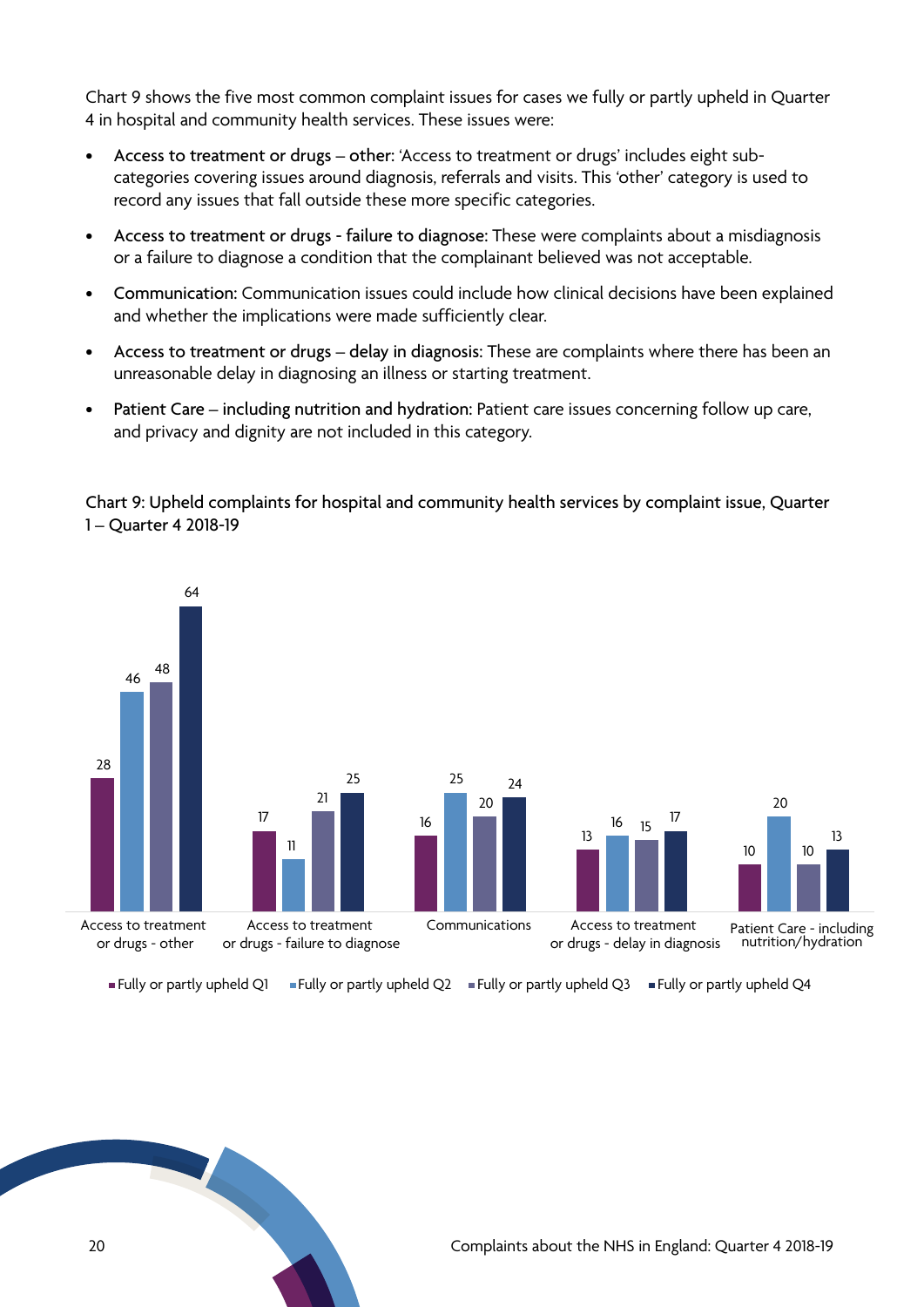#### Key findings: Hospital and community health service complaints

The largest proportion of complaint issues we fully or partly upheld in hospital and community services in Quarter 4 was in inpatient services. The number of complaint issues we fully or partly upheld in inpatient services was 167 in Quarter 4 compared to 147 in Quarter 3, 177 in Quarter 2 and 118 in Quarter 1.

The most common complaint issue we fully or partly upheld in Quarter 4 in hospital and community health services was 'Access to treatment or drugs – other'. The number of complaint issues concerning 'Access to treatment or drugs – other' that we fully or partly upheld was 64 in Quarter 4 compared to 48 in Quarter 3, 46 in Quarter 2 and 28 in Quarter 1.

-----------------------------------------------------------------------------------------------------------------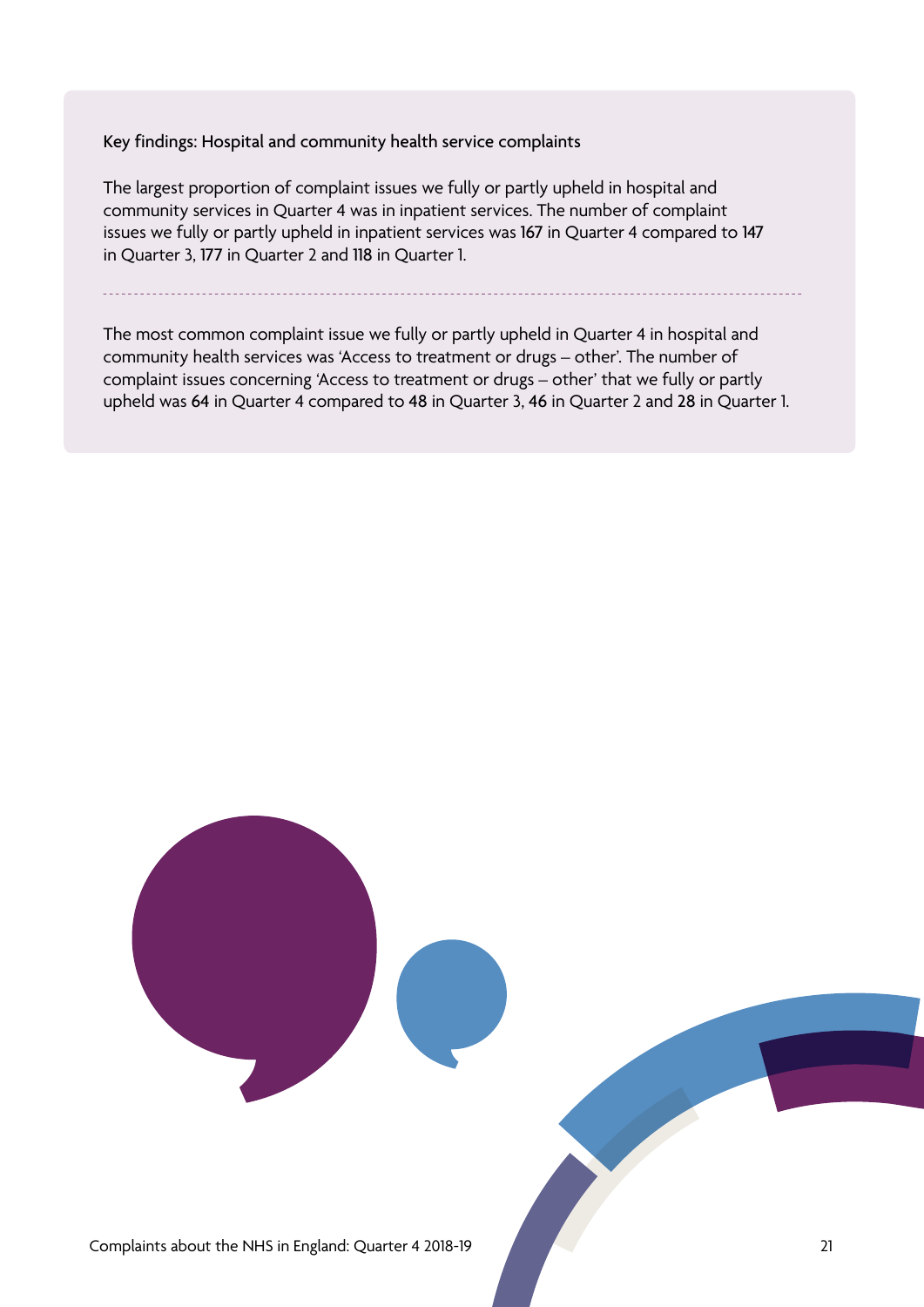### <span id="page-21-0"></span>**Primary care services**

The area in which we saw the second largest amount of complaints about healthcare provision in Quarter 4 was in primary care health services. Chart's 10 and 11 show the outcomes for complaints about primary care organisations we investigated in Quarter 4. Complaint outcomes recorded as 'Other' refer to complaints we investigated that we ended for a variety of reasons, for example because the complainant did not wish to pursue the case further.

Chart 10: Decisions made at investigation for GP organisations, Quarter 1 - Quarter 4 2018-19



Chart 11: Decisions made at investigation for Dental organisations, Quarter 1 - Quarter 4 2018-19

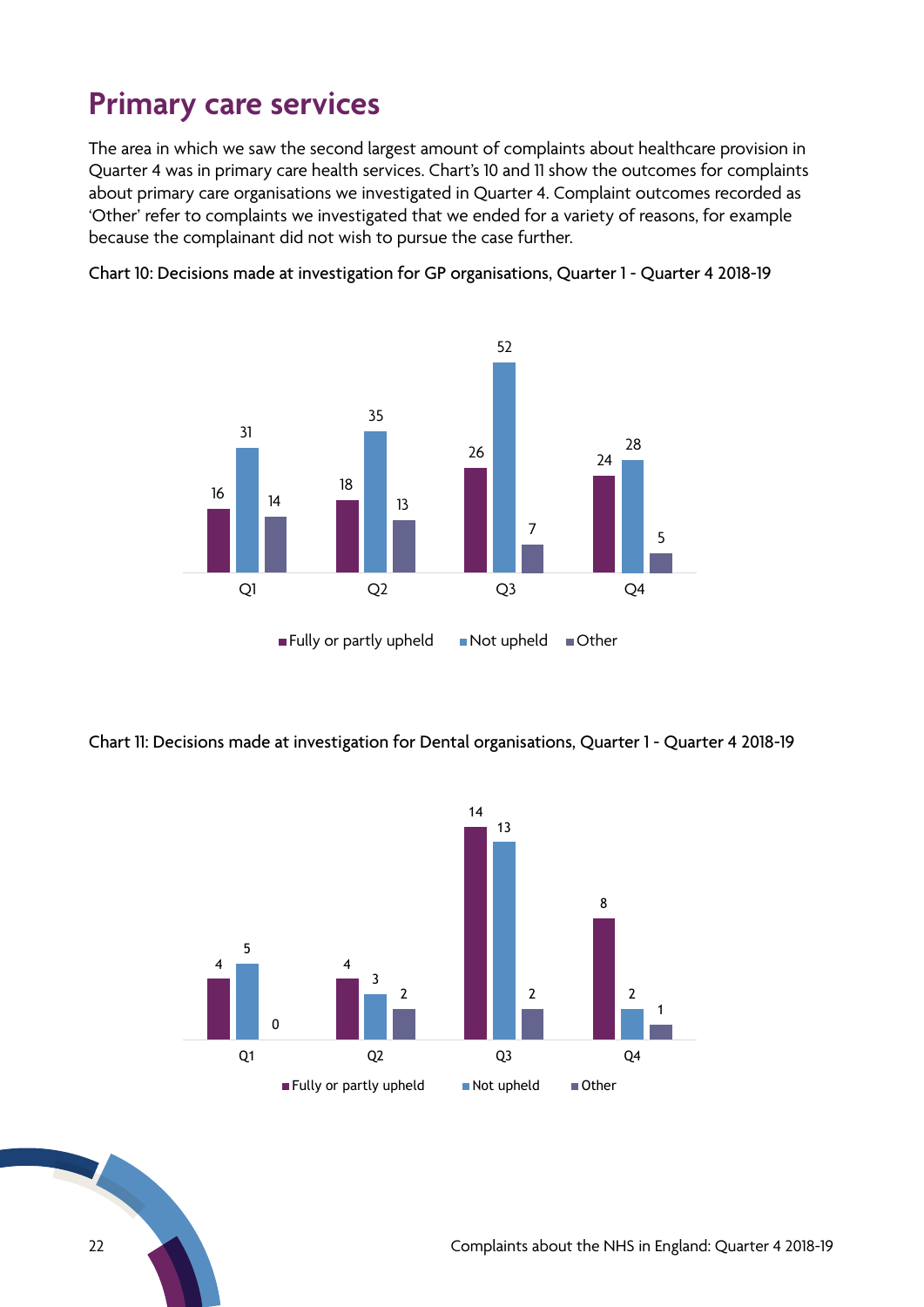## <span id="page-22-0"></span>**Complaint handling**

Chart 12 shows the different categories of complaint handling issues that were brought to us as complaints for health organisations for cases completed in Quarter 4.

Chart 12: Upheld complaints for health organisations by complaint handling issue, Quarter 1 – Quarter 4 2018-19



■ Fully or partly upheld  $\bigcirc$   $\blacksquare$  Fully or partly upheld  $\bigcirc$   $\blacksquare$  Fully or partly upheld  $\bigcirc$  3

 $\blacksquare$  Fully or partly upheld Q4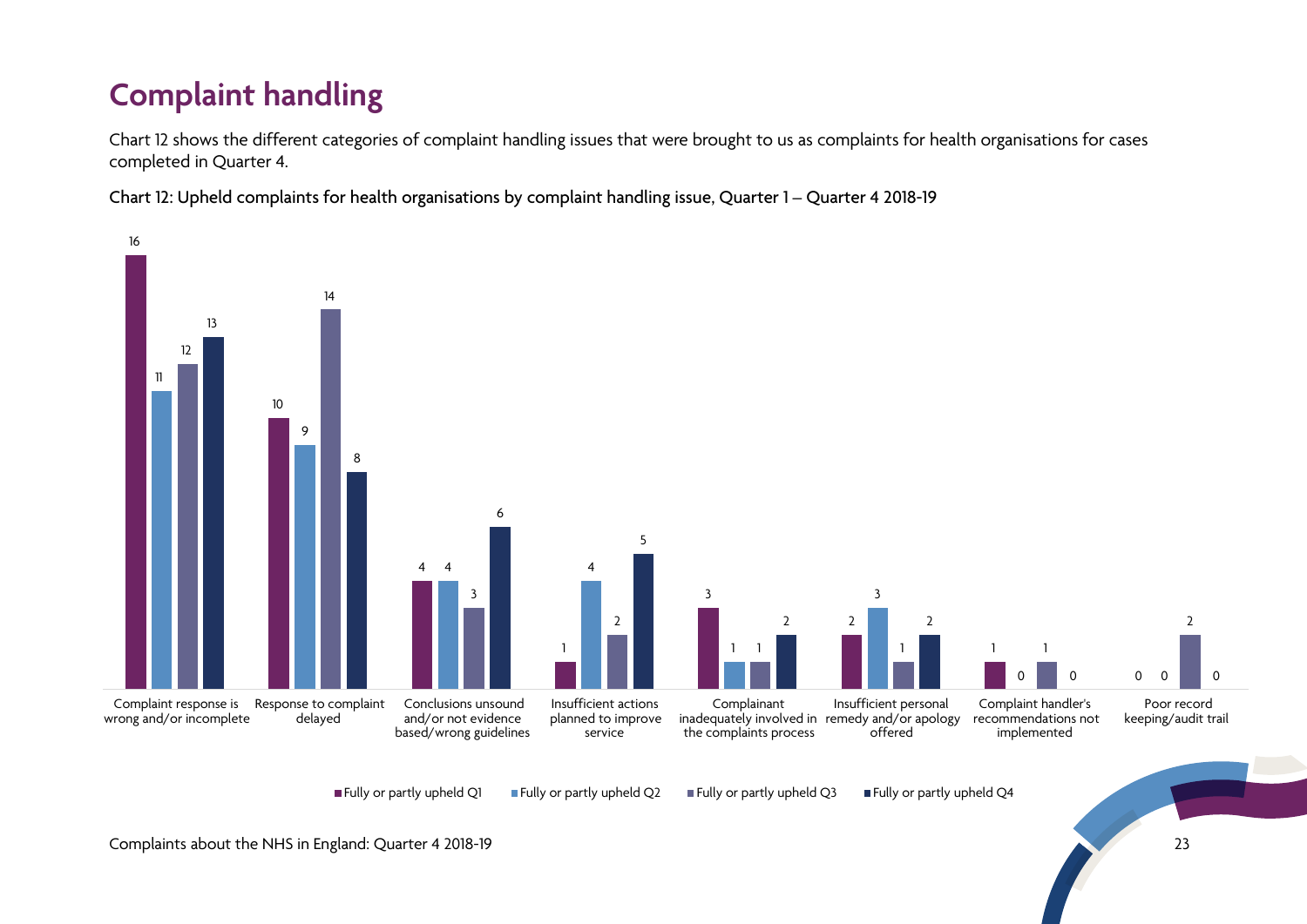### <span id="page-23-0"></span>**Improving frontline complaint handling**

Our three-year corporate [strategy](https://www.ombudsman.org.uk/our-strategy-2018-21) sets out how we will seek to become an exemplary ombudsman service. The third objective of the strategy outlined our commitment to working in partnership to improve public services in frontline complaint handling, and improving how the public sector responds when things go wrong.

Next year we will be publishing a detailed insight report on how complaints are handled by NHS organisations and UK Government departments and agencies. The case summary below highlights how a complaint we investigated in Quarter 4 identified failings in the action of a healthcare provider in respect of their handling of a complaint, and how the recommendations we made led to improvements in the organisation's complaints policy and processes.

Mr O complained on behalf of his son that the power wheelchair provided by a wheelchair service (the Service) was unfit for purpose and caused unnecessary pain and discomfort to his son. Mr O stated that as a result, he incurred financial loss in having to purchase a second seating system for his son's manual chair. Mr O also complained about poor complaint handling by the Service which left him feeling frustrated and ignored. Mr O sought an apology and acknowledgement from the Service and reimbursement of the cost of the second manual seating system. He also wanted the Service to acknowledge their failings in regard to complaint handling and rectify his ongoing complaint.

Our investigation acknowledged the inconvenience and frustration experienced by Mr O and his son that the first seating system provided did not deliver the expected level of comfort. However we did not consider it

unreasonable that adjustments were required, particularly as the service agreement made reference to the potential need for alterations or adjustments to the seat which the Service provided after Mr O initially contacted them. The Service also provided a replacement seat for the power wheelchair, manufactured by an alternative supplier suggested by Mr O. We therefore found no failings in the actions of the Service in providing the powered and manual wheelchairs.

When we investigated Mr O's complaint regarding his experience in raising his concerns about the Service, we found that there was no evidence that his initial complaint made in writing in March 2017 was acknowledged by the Service, and that there was no evidence of any discussion between Mr O and the Service, nor was a timescale for a response to his complaint agreed.

Mr O received a response after contacting the Service verbally four months after his initial written complaint, and was told that if he had any further concerns that the local resolution process would not be considered complete. However after he replied expressing dissatisfaction with the Service's response he did not receive any further response. We contacted the service on Mr O's behalf in May 2018 and received assurances the local resolution process was ongoing. We continued to contact the Service several times before a final response was eventually received in July 2018.

Following our investigation, we recommended that the Service should provide Mr O's family with an apology acknowledging that his complaint was not handled in line with [NHS England's Complaints Policy](https://www.england.nhs.uk/wp-content/uploads/2016/07/nhse-complaints-policy-june-2017.pdf) or PHSO's [Principles of Good Complaint Handling,](https://www.ombudsman.org.uk/about-us/our-principles/principles-good-complaint-handling) and that they should also provide evidence to demonstrate they had complied with our recommendations.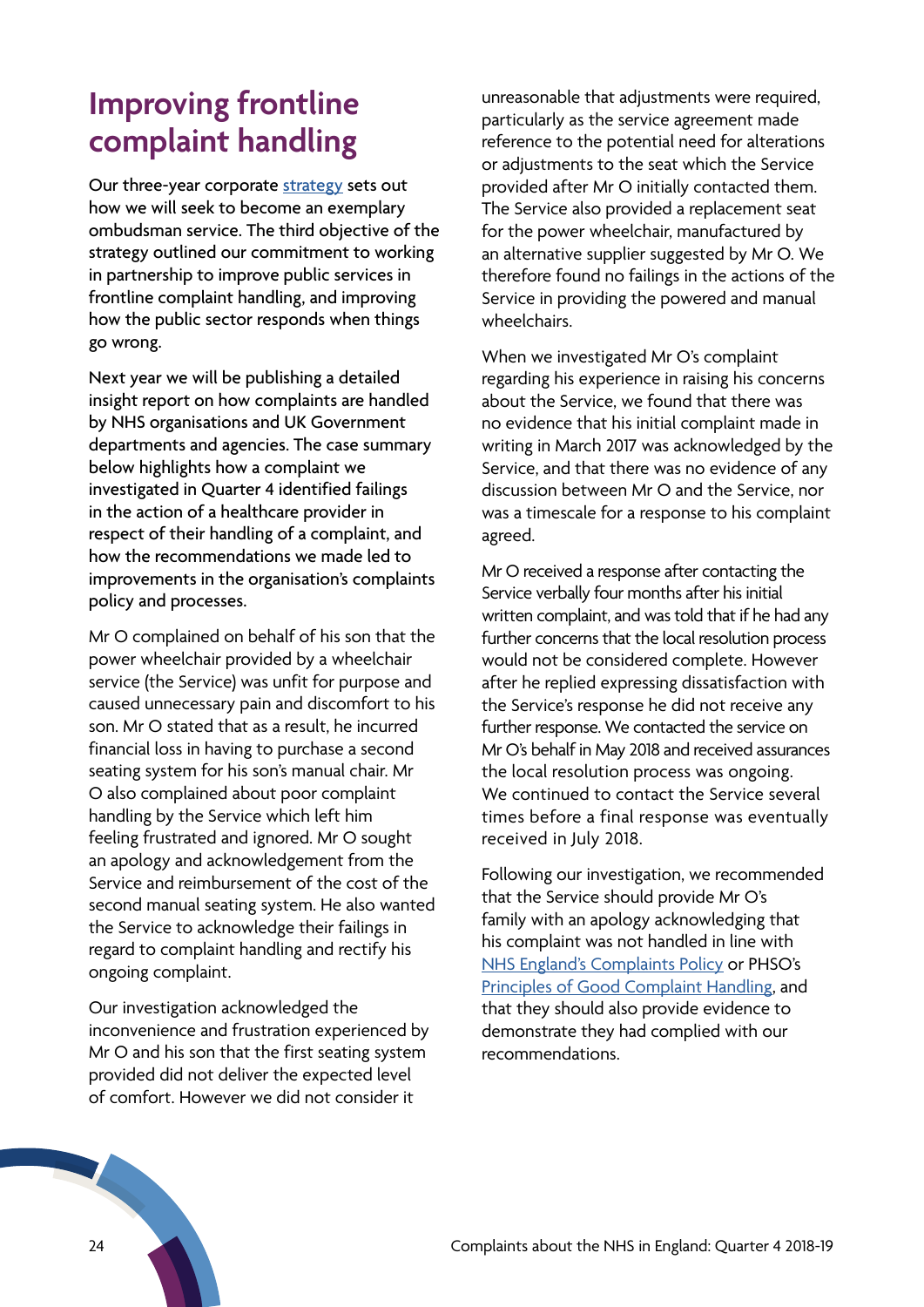The Service wrote to apologise to Mr O and his family and assured him that they had undertaken a thorough review and update of their complaint's policy and process. The Service also confirmed they had incorporated PHSO's complaint handling guidance into their complaint handling policy and procedures to ensure they provide prompt, robust and efficient complaint handling and to ensure lessons were learned from complaints.

#### Key findings: Complaint handling

Concerns around complaint responses being wrong or incomplete, and complaint responses being delayed were the two issues that featured most frequently in complaints we fully or partly upheld about complaint handling during each quarter in 2018-19.

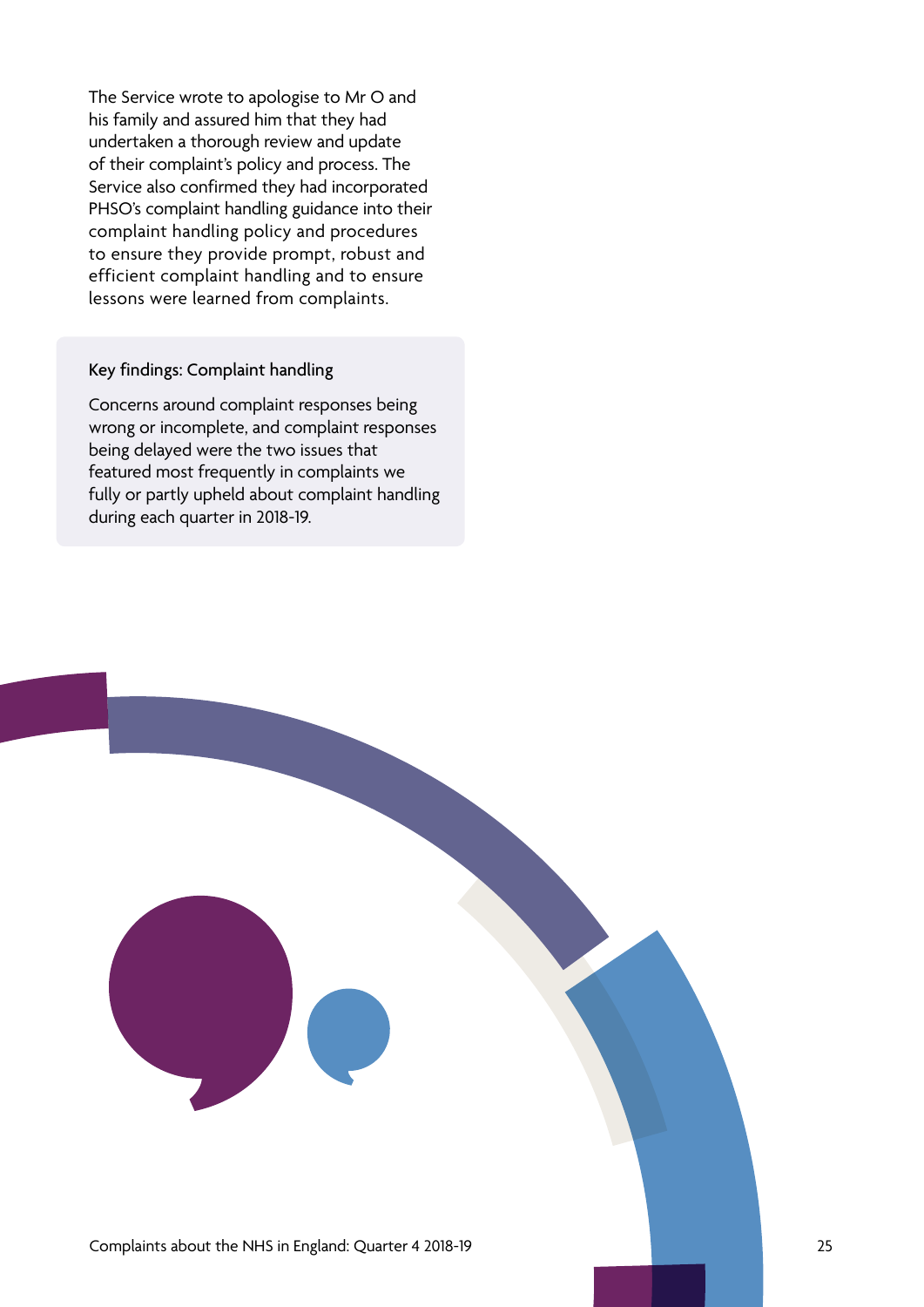<span id="page-25-0"></span>

### **Your feedback**

In our [three-year strategy](https://www.ombudsman.org.uk/our-strategy-2018-21) for 2018-21 we have committed to becoming a more transparent organisation and our ambition is to develop the data and the trend analysis we publish in our quarterly reports.

We would welcome your views on how we can improve these reports and you can share any comments or feedback by emailing [researchteam@ombudsman.org.uk](mailto:researchteam%40ombudsman.org.uk?subject=RE%3A%20PHSO%20Quarter%204%202018-19)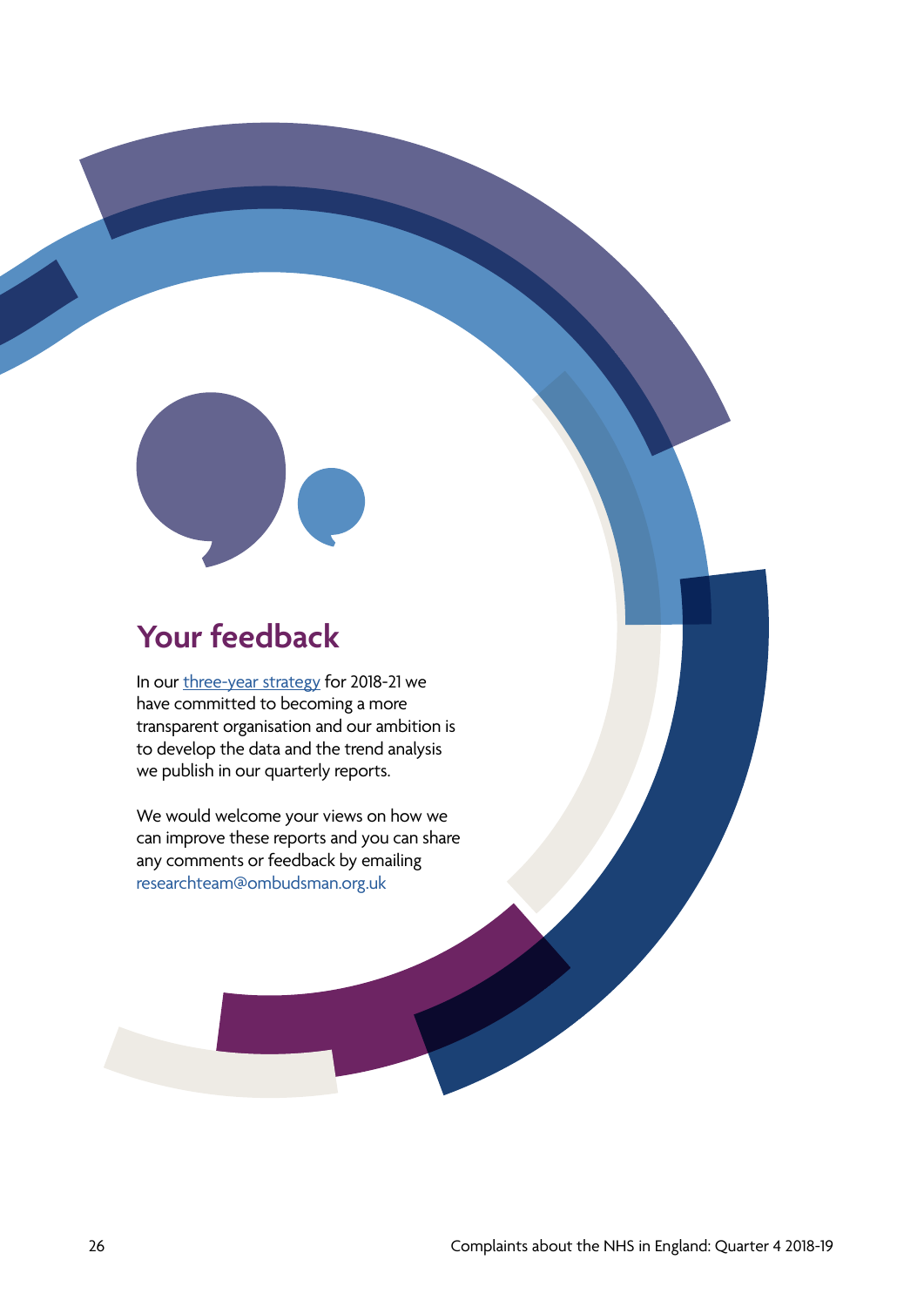